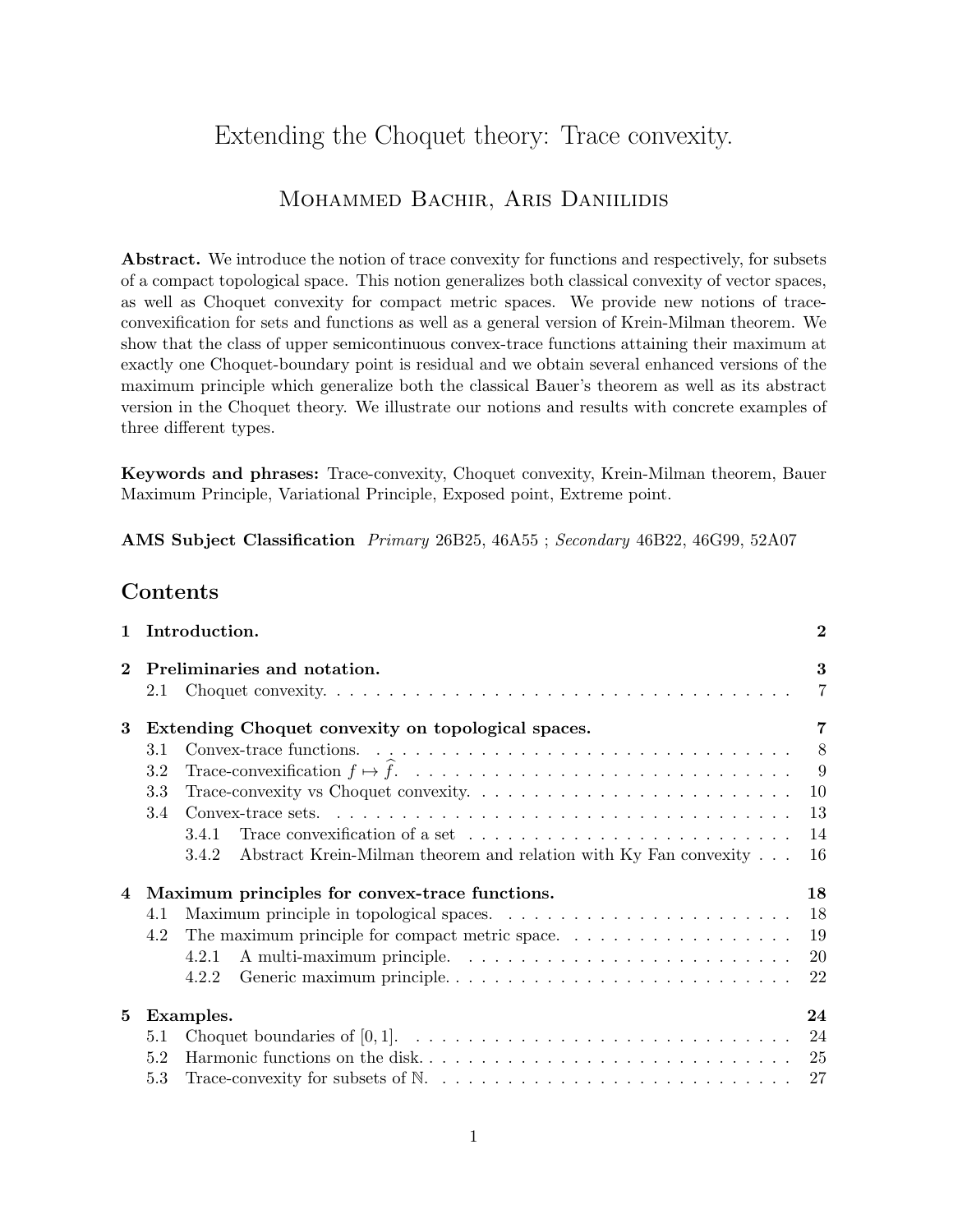### 1 Introduction.

The classical Krein-Milmann theorem ([15]) states that every nonempty convex compact subset K of a locally convex vector space  $E$  can be represented as the closed convex hull of its extreme points, that is,  $K = \overline{co}(\text{Ext}(K))$ . The result is based on the Hahn-Banach separation theorem together with Zorn's lemma. It asserts in particular the existence of extreme points in every convex compact set. An alternative way to obtain the same conclusion is based on the Bauer maximum principle ([4]), which states that for every nonempty convex compact set, every upper semicontinuous convex function attains its maximum at some extreme point of that set.

A more general version of the Krein-Milman theorem can be obtained via the Choquet representation theory, in terms of Radon measures on  $K$  whose support is contained in the closure of the extreme points of  $K$ . This theory gives rise to an abstract definition of convexity, further beyond the framework of vector spaces, the so-called  $\Phi$ -Choquet convexity, where K is a compact metric space and  $\Phi$  is a closed subspace of the Banach space  $\mathcal{C}(K)$  of real-valued continuous functions on K. Then, a function  $f \in \mathcal{C}(K)$  is called  $\Phi$ -Choquet convex (see forthcoming Definition 5) if for every  $x \in K$  and probability measure  $\mu$  on K the following implication holds:

$$
\forall \phi \in \Phi, \ \phi(x) = \int_K \phi \, d\mu \implies f(x) \le \int_K f d\mu.
$$

In particular, a  $\Phi$ -Choquet convex function f is, by definition, continuous. Moreover, an abstract version of Bauer's maximum principle holds true for these functions defined on a compact metric space, which evokes the so-called Choquet boundary of K.

In this work, we adopt a geometrical approach to define convexity on a compact (not necessarily metric) space K. Considering the canonical injection  $\delta^{\Phi}: K \to \Phi^*$ , given by  $\delta^{\Phi}(x)(\phi) = \phi(x)$ , for all  $\phi \in \Phi$  we may identify K with its homeomorphic image  $\delta^{\Phi}(K)$ , which lies in particular into the convex w<sup>\*</sup>-compact subset  $K(\Phi)$  of  $\Phi^*$ . Under this identification, we call a set (respectively, a function) convex-trace, if it is the trace on K of a convex subset of  $K(\Phi)$  (respectively, the restriction on K of a real-valued convex function on  $K(\Phi)$ ), see Definition 17 (respectively, Definition 8). Notice that a convex-trace function does not have to be continuous. Nonetheless, for every continuous function f we may associate a continuous convex-trace function f, which corresponds to a trace-convexification for  $f$ . Moreover, we show that continuous convex-trace functions coincide with Φ-Choquet convex functions. Therefore trace-convexity can be seen as an alternative geometric definition for Choquet convexity.

Our approach pinpoints a natural extension for Choquet convexity. Indeed, we can consider the class of convex-trace functions that are merely upper semicontinuous, which in addition, is the optimal framework to all results related to the maximum principle. In this work, we establish enhanced versions of the maximum principe for such functions defined on a compact (not necessarily metric) space, extending both the classical Bauer's maximum principle for convex functions on locally convex spaces and its abstract version in the Choquet theory on compact metric spaces. Moreover, in the particular case that the compact set  $K$  is metrizable, we obtain a genericity result, whose proof does not require Zorn's lemma and is based on a new variational principle established recently in [2, Lemma 3]. This new variational principle is in the spirit of that of Deville-Godefroy-Zizler in [7] and Deville-Revalski in [8], and at the same time, complementary to them: it does not require the existence of a bump function (ie. a function with a nonempty bounded support) but in turn, it requires the set to be compact and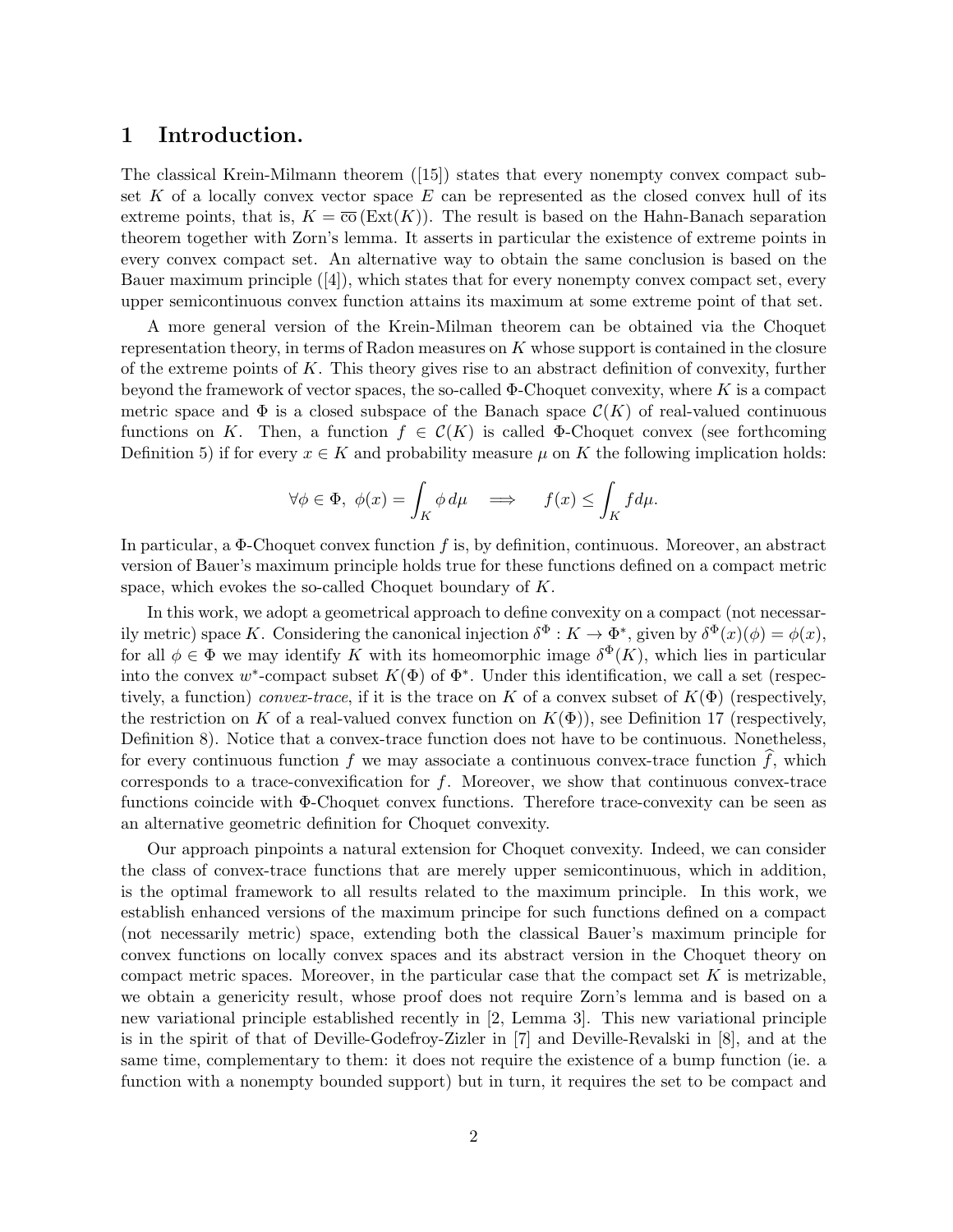metrizable. This assumption applies particularly well when  $\Phi$  is the space of affine continuous functions or the space of harmonic functions, spaces which do not dispose bump functions.

Let us mention, for completeness, that motivated by Choquet convexity, there exists another abstract notion of convexity, called Φ-convexity, studied in works by Ky Fan [9], M. W. Grossman [11] and B. D. Khanh [14]. This notion is defined algebraically, based on an abstract definition of segments, and aims to extend from convex sets to compact spaces both the classes of convex and of strict quasi-convex functions. Since we are interested in notions extending convexity of functions in a fully compatible way (in the sense that the definition, when applied to a convex subset of a locally convex space, should yield exactly the class of convex functions and not more than this), we shall not deal with this notion in this work. On the other hand, Φ-convex sets (in the theory of Ky Fan) will turn out to be exactly the trace-convex sets (see Remark 26). Still we improve the abstract version of the Krein-Milman theory, via a well-adapted definition of Φ-extreme point, that goes with the spirit of trace-convexity. These points are in general much less than the Φ-extreme points in the theory of Ky Fan.

Throughout this work, all topological spaces will be assumed Hausdorff. We shall systematically denote by K a nonempty compact space (which might be metrizable or not) and by  $\Phi$ a closed subspace of  $\mathcal{C}(K)$  which separates points and contains the constant functions. The whole theory can also be developed in a more general setting, starting from a completely regular space X (and defining  $K := \beta X$  to be the Stone-Cech compactification of X), or considering an open dense subset  $X$  of a given compact space  $K$ . Notwithstanding, we shall only adopt this more general setting when we deal with convex-trace sets, in order to discuss properly some examples at the end of the manuscript.

The manuscript is organized as follows:

In Section 2, we review concepts related to Choquet convexity in a topological setting (K) is a compact space). In particular we recall the notions of representing measure, of Choquet boundary and of a Choquet convex function.

In Section 3 we introduce the central notion of this work, that is, the notion of traceconvexity, both for functions (Definition 8) and for sets (Definition 17). We show that Choquet convexity can be equivalently restated in terms of trace convexity for continuous functions (Corollary 13). This restatement allows a natural extension by considering traces of upper semicontinuous convex functions, see Definition 5. We also introduce convex-trace sets and a trace convexification for sets and establish an abstract Krein-Milman theorem.

In Section 4 we show that this new setting fits perfectly to the framework of Bauer's maximum principle (Theorem 28). Moreover, in the specific case that the compact set is metrizable, an enhanced version of the maximum principle (Theorem 35) and a generic maximum principle (Theorem 37) hold true.

Finally, in Section 5 we provide three typical examples of different nature to illustrate these notions and the results of this work.

### 2 Preliminaries and notation.

Let K be a compact topological space and let  $\mathcal{C}(K)$  be the Banach space of continuous realvalued functions on K equipped with the sup-norm:  $||f||_{\infty} := \sup_{x \in K} |f(x)|$ , for  $f \in \mathcal{C}(K)$ .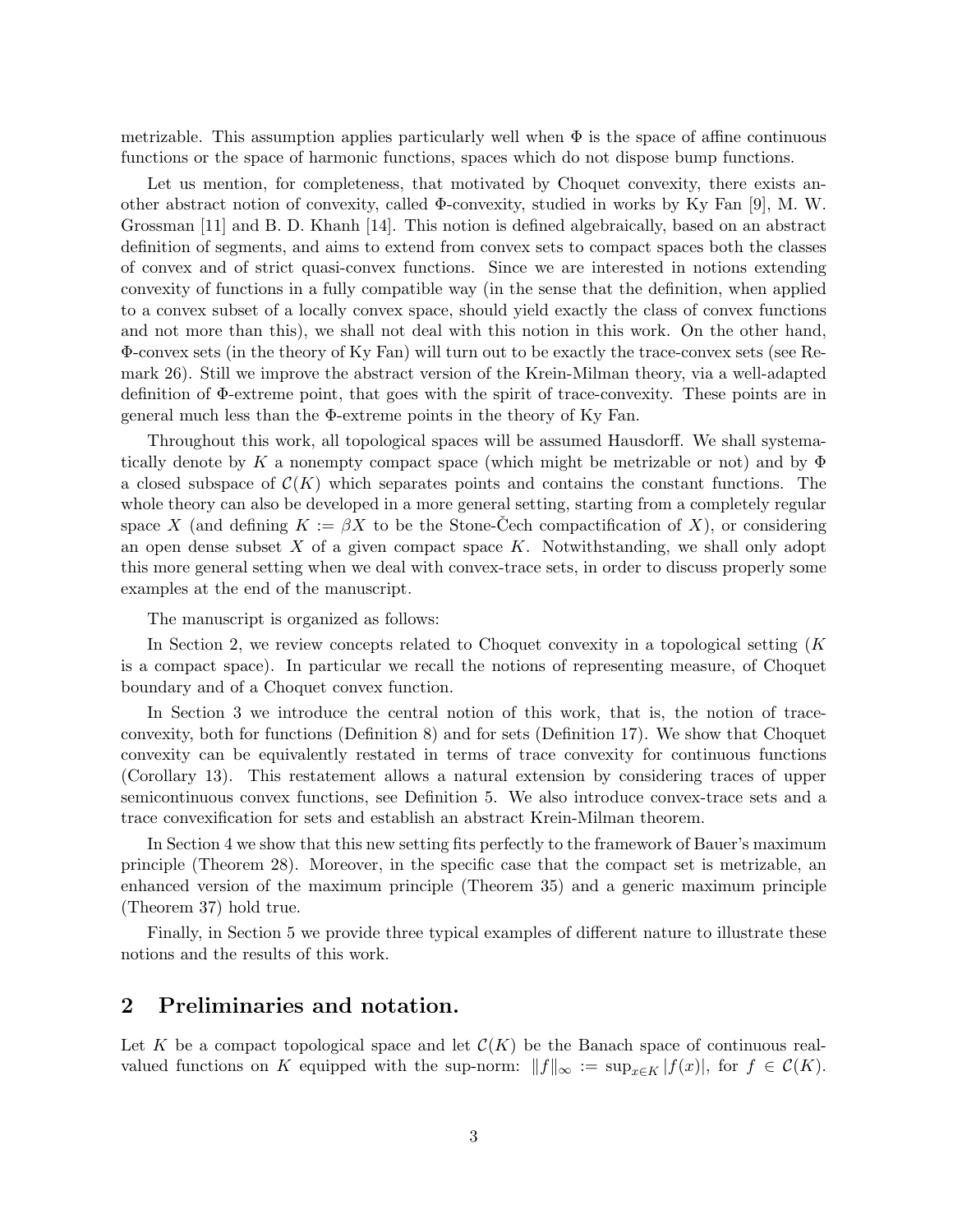Throughout this work,  $\Phi$  will denote a closed subspace of  $\mathcal{C}(K)$  satisfying the following two properties:

- (i)  $\Phi$  separates points in K; (that is, for every  $x, y \in K$  with  $x \neq y$ , there exists  $\phi \in \Phi$  such that  $\phi(x) \neq \phi(y)$ )
- (ii)  $\Phi$  contains the constant functions. (equivalently, the function  $\mathbf{1}(x) = 1$ , for all  $x \in K$  belongs to  $\Phi$ .)

It is well-known that K admits a canonical injection to  $\mathcal{C}(K)^*$  by means of the following Dirac mapping

$$
\begin{cases} \delta: K \longrightarrow \mathcal{C}(K)^* \\ \delta(x) = \delta_x \quad \text{with } \delta_x(f) := f(x), \text{ for all } f \in \mathcal{C}(K) \end{cases}
$$
 (1)

If we equip  $\mathcal{C}(K)^*$  with the  $\sigma(\mathcal{C}(K)^*, \mathcal{C}(K))$ -topology (that we simply call w<sup>\*</sup>-topology), then the above injection is homeomorphic and K is topologically identified to  $\delta(K) := \{\delta_x : x \in K\}$ as subset of  $(\mathcal{C}(K)^*, w^*)$ . We also recall (see [17] eg.) that the dual space  $\mathcal{C}(K)^*$  is naturally identified with the Radon measures on  $K$  via the duality map

$$
\langle \mu, f \rangle = \int_K f d\mu, \quad \text{for all } \mu \in \mathcal{C}(K)^* \text{ and } f \in \mathcal{C}(K). \tag{2}
$$

In particular,  $\delta_x$  is the Dirac measure of x and (1) becomes:

$$
\delta_x(f) := \langle \delta_x, f \rangle = f(x).
$$

Furthermore, the dual norm  $||\mu||_*$  coincides with the total variation of the measure  $\mu$ .

We denote by  $\mathcal{M}^1(K)$  the set of all Borel probability measures on K. This set is a  $w^*$ compact convex subset of  $\mathcal{C}(K)^*$  and coincides with the weak<sup>\*</sup> closed convex hull of the set  $\delta(K)$ , that is,

$$
\mathcal{M}^1(K) = \{ \mu \in \mathcal{C}(K)^* : ||\mu||_* = \langle \mu, \mathbf{1} \rangle = 1 \} = \overline{\text{conv}}^{w^*} (\delta(K)) \subset \mathcal{C}(K)^*,
$$
 (3)

where  $\mathbf{1}(x) = 1$ , for all  $x \in K$ .

**Definition 1** ( $\Phi$ -representing measures). Let  $x \in K$ . We say that  $\mu \in M^1(K)$  is a  $\Phi$ -representing (probability) measure for  $x$  if

$$
\phi(x) = \int_K \phi \, d\mu, \quad \text{for all } \phi \in \Phi.
$$

The set of all Φ-representing measures of x is denoted by  $\mathcal{M}_x(\Phi)$ . Notice that  $\delta_x \in \mathcal{M}_x(\Phi)$ , for every  $x \in K$ , therefore  $\mathcal{M}_x(\Phi)$  is nonempty. Every  $Q \in \Phi^*$  (linear continuous functional on  $\Phi$ ) can be extended, via the Hahn-Banach theorem, to an element of  $\mathcal{C}(K)^*$  (linear continuous functional on  $\mathcal{C}(K)$  of the same norm. However this extension is neither unique nor canonical. Let us consider the following equivalence relation on  $\mathcal{C}(K)^*$ :

$$
\mu \sim \mu' \iff \langle \mu, \phi \rangle = \langle \mu', \phi \rangle, \text{ for all } \phi \in \Phi.
$$
 (4)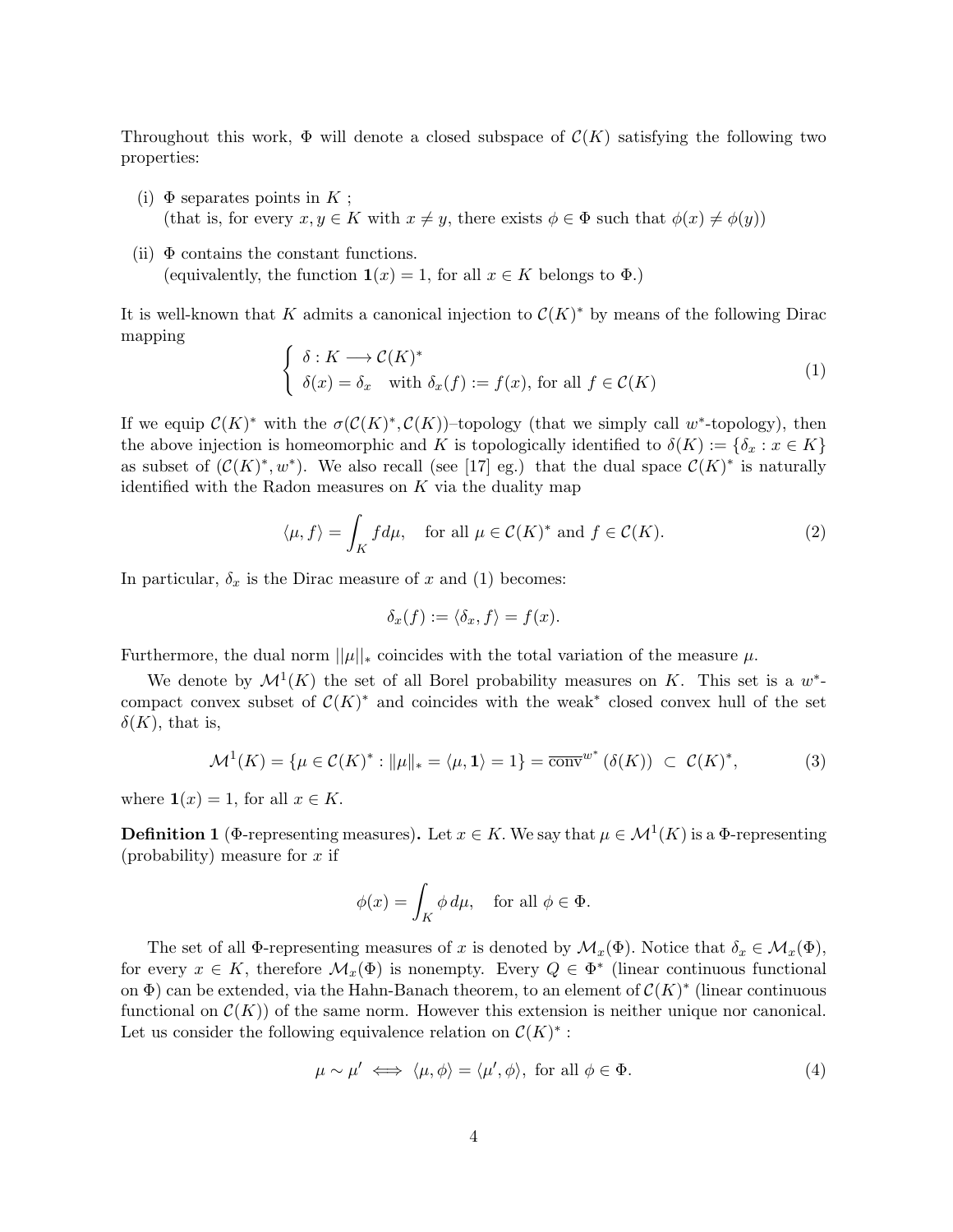We denote by  $[\mu]$  the class of equivalence of  $\mu \in \mathcal{C}(K)^*$  under the above binary relation. Since this relation is compatible with the linear structure of  $C(K)^*$ , setting  $\hat{\pi}(\mu) = [\mu]$ , for all  $\mu \in C(K)^*$ ,<br>we obtain a linear bounded surjective map  $\hat{\pi} : C(K)^* \perp \square \longrightarrow C(K)^* \perp \square \perp \square$ , where we obtain a linear bounded surjective map  $\hat{\pi} : (\mathcal{C}(K)^*, || \cdot ||_{\infty}) \longrightarrow (\mathcal{C}(K)^*/\sim, || \cdot ||_{\sim}),$  where  $|| \cdot ||_{\sim}$  is the quotient norm on  $\mathcal{C}(K)^*/\sim$ , defined as follows:

$$
||[\mu]||_{\sim} := \inf \{||\mu'||_* : \mu' \sim \mu\}.
$$

If  $C(K)^*$  is equipped with its w<sup>\*</sup>-topology, then we denote by  $\tau$  the final (quotient) topology on  $\mathcal{C}(K)^*/\sim$  under  $\widehat{\pi}$ , that is, the finest topology for which the mapping

$$
\widehat{\pi}: (\mathcal{C}(K)^*, w^*) \longrightarrow (\mathcal{C}(K)^*/\sim, \tau)
$$

is continuous. Therefore,  $O \in \tau$  if and only if  $\hat{\pi}^{-1}(O)$  is w<sup>\*</sup>-open in  $\mathcal{C}(K)^*$ . The following<br>result shows that the space  $(\mathcal{C}(K)^*, \mathcal{L}, \tau)$  is in fact linearly homogeneously to  $\Phi^*$ , if the latter is result shows that the space  $(\mathcal{C}(K)^*/\sim, \tau)$  is in fact linearly homeomorphic to  $\Phi^*$ , if the latter is considered with its  $\sigma(\Phi^*, \Phi)$ -topology (which will be also denoted by  $w^*$  if no confusion arises). Before we proceed, we observe that the linear surjective map

$$
\left\{ \begin{array}{l} i^*:\mathcal{C}(K)^* \longrightarrow \Phi^* \\[10pt] i^*(\mu)=\mu|_\Phi \end{array} \right.
$$

is  $(w^* \text{-} w^*)$ -continuous, being the adjoint of the identity map  $i : (\Phi, \|\cdot\|_{\infty}) \to (\mathcal{C}(K), \|\cdot\|_{\infty})$  (which is a linear isometric injection).

**Lemma 2** (Identification of  $C(K)^*/\sim$  with  $(\Phi^*, w^*)$ ). The bijective map

$$
\left\{ \begin{array}{l} \mathcal{J} : (\mathcal{C}(K)^*/\!\!\sim, \tau) \longrightarrow (\Phi^*, w^*) \\ \mathcal{J}([\mu]) = \mu|_\Phi \end{array} \right.
$$

is a linear homeomorphism between  $(\mathcal{C}(K)^*/\sim,\tau)$  and  $(\Phi^*,w^*)$ . Moreover, we have the identity:

$$
\widehat{\pi}(\mu) = \mathcal{J}^{-1} \circ i^*(\mu), \quad \text{for every } \mu \in \mathcal{C}(K)^*.
$$
 (5)

*Proof.* It is straightforward to see that the mapping  $\mathcal J$  is a linear bijection and (5) holds. Since  $i^*: (\mathcal{C}(K)^*, w^*) \longrightarrow (\Phi^*, w^*)$  is continuous, and  $\mathcal{J} \circ \hat{\pi} = i^*$  it follows from the definition of the final topology  $\pi$  that  $\mathcal{J}$  is  $(\pi, w^*)$  continuous. It remains to prove that  $\mathcal{J}$  mans  $\pi$  closed sets to final topology  $\tau$  that  $\mathcal J$  is  $(\tau,w^*)$ -continuous. It remains to prove that  $\mathcal J$  maps  $\tau$ -closed sets to  $w^*$ closed sets. To this end, let F be  $\tau$ -closed in  $\mathcal{C}(K)^*/\sim$ . In view of Banach-Dieudonné theorem, it is sufficient to prove that for every  $R > 0$  the set  $\mathcal{J}(F) \cap \bar{\mathbf{B}}_R$  is w<sup>\*</sup>-closed in  $(\Phi^*, w^*)$ , where  $\bar{\mathbf{B}}_R = i^*(\bar{B}(0,R))$  and  $\bar{B}(0,R)$  is the closed ball of  $\mathcal{C}(K)^*$  centered at 0 and radius  $R > 0$ . By the Banach-Alaoglou theorem and the continuity of  $\hat{\pi}$  we deduce that  $\hat{\pi}(\overline{B}(0, R))$  is  $\tau$ -compact. It follows that the restriction of J on the ( $\tau$ -compact) set  $\hat{\pi}(B(0, R))$  is an homeomorphism between  $\hat{\pi}(\bar{B}(0,R))$  and the closed ball  $\bar{\mathbf{B}}_R = i^*(\bar{B}(0,R))$  of  $\Phi^*$ . This yields that the set

$$
\mathcal{J}(F) \cap \bar{\mathbf{B}}_R = \mathcal{J}(F \cap \bar{B}(0,R))
$$

is  $w^*$ -closed in  $\Phi^*$  as asserted.

Restricting the projection mappings  $\hat{\pi}: C(K)^* \longrightarrow C(K)^*/\sim$  and  $i^*: C(K)^* \longrightarrow \Phi^*$  on the of probability magnumes  $M^1(K)$  we obtain an effine homeomorphic bijection between (the set of probability measures  $\mathcal{M}^1(K)$  we obtain an affine homeomorphic bijection between (the  $τ$ -compact set)  $\hat{\pi}(\mathcal{M}^1(K)) := \mathcal{M}^1(K)/\sim$  and (the w<sup>\*</sup>-compact set)

$$
i^*(\mathcal{M}^1(K)) := K(\Phi) = \{ Q \in \Phi^* : ||Q|| = \langle Q, \mathbf{1} \rangle = 1 \} \subset \Phi^*,
$$
 (6)

where we continue to denote by  $\langle \cdot, \cdot \rangle$  the duality mapping between  $\Phi^*$  and  $\Phi$ . In particular:

 $\Box$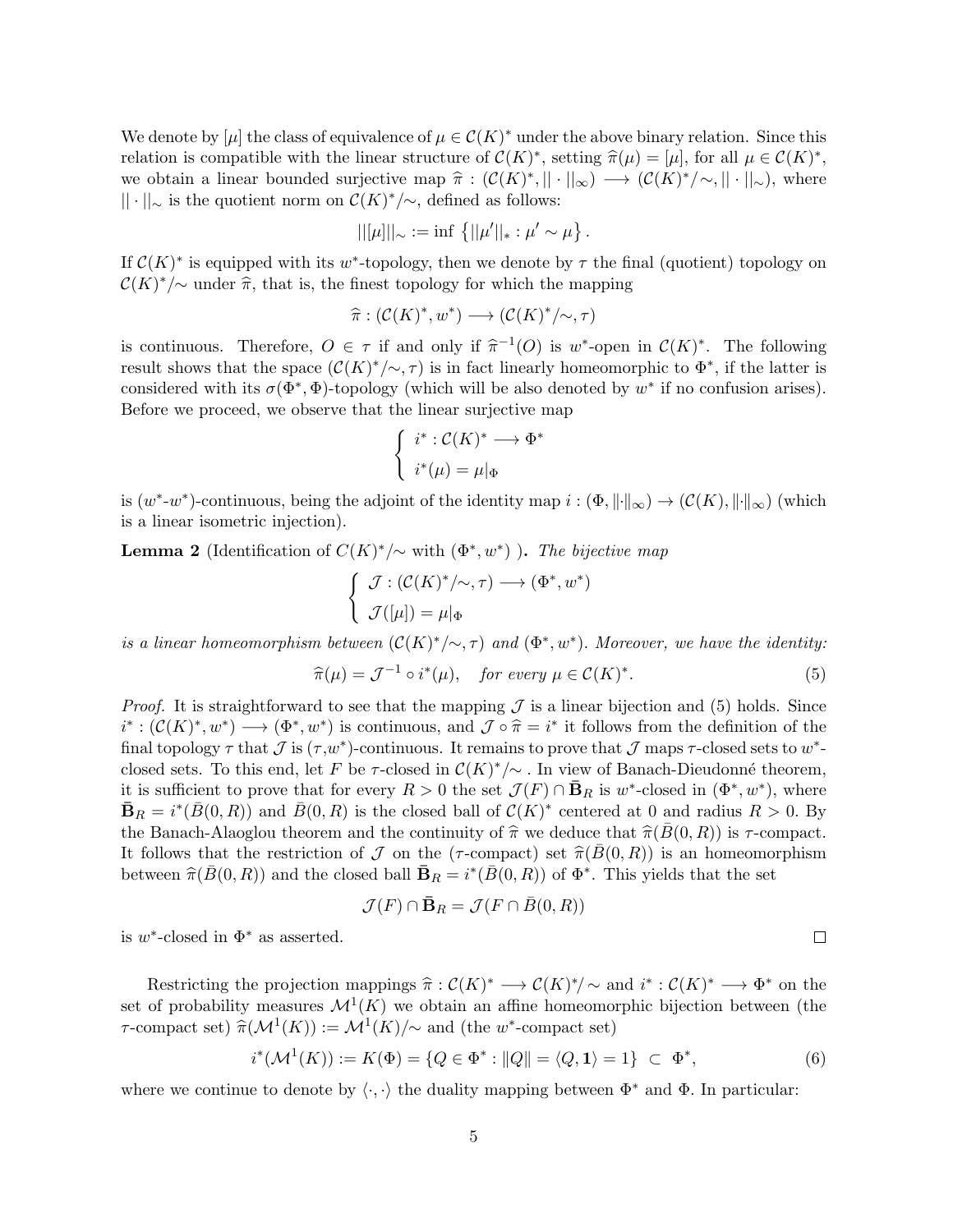**Corollary 3** (Identification of  $(\mathcal{M}^1(K)/\sim, \tau)$  with  $(K(\Phi), w^*)$ ). The bijective mapping

$$
\mathcal{J} : (\mathcal{M}^1(K)/\!\!\sim, \tau) \to (K(\Phi), w^*)
$$

defined by  $\mathcal{J}([\mu]):=\mu_{|\Phi}$  is an affine homeomorphism and

$$
\mathcal{J} \circ \widehat{\pi}(\mu) = i^*(\mu) = \mu|_{\Phi}, \quad \text{for all } \mu \in \mathcal{M}^1(K).
$$

We also recall the following universal property of the quotient map

$$
\widehat{\pi}: (\mathcal{M}^1(K), w^*) \to (\mathcal{M}^1(K)/\!\!\sim, \tau)
$$

• (factorization lemma) If  $G: (\mathcal{M}^1(K), w^*) \to Z$  is a continuous map such that  $\mu \sim \nu$ implies  $G(\mu) = G(\nu)$  for all  $\mu, \nu \in M^1(K)$ , then there exists a unique continuous map  $H: (\mathcal{M}^1(K)/\sim, \tau) \to Z$  such that  $G = H \circ \widehat{\pi}$  (where Z is any topological space).

Combining (1) with (5) we obtain a canonical injection of K into  $\Phi^*$  as follows:

$$
\begin{cases}\n\delta^{\Phi}: K \longrightarrow (K(\Phi), w^*) \\
\delta^{\Phi} = i^* \circ \delta \quad \text{with } \delta_x^{\Phi} := \delta^{\Phi}(x) = i^*(\delta_x).\n\end{cases}
$$
\n(7)

Therefore  $\delta^{\Phi}$  defines a homeomorphism between K and  $\delta^{\Phi}(K)$ . In fact, it is often convenient to identify these spaces:  $K \equiv \delta^{\Phi}(K)$ . Under the above notation,  $\delta_x^{\Phi}(\phi) = \phi(x)$ , for all  $\phi \in \Phi$ . Similarly to (3), the w<sup>\*</sup>-compact convex set  $K(\Phi)$  in  $\Phi^*$  coincides with the w<sup>\*</sup>-closed convex hull of the set  $\{\delta_x^{\Phi} : x \in K\}.$ 

**Definition 4** (Choquet boundary). The Φ-Choquet boundary  $\partial_{\Phi}(K)$  of K (or simply Choquet boundary, if no confusion arises) is defined as follows:

$$
\partial_{\Phi}(K) := \{ x \in K : \mathcal{M}_x(\Phi) = \{ \delta_x \} \}.
$$

Denoting by  $\mathcal{C}(K)^*$  the cone of positive Borel measures on K, it follows easily that

$$
x \in \partial_{\Phi}(K)
$$
 if and only if  $[\delta_x] \cap M^1(K) = {\delta_x} = [\delta_x] \cap C(K)^*$ ,

where  $[\delta_x]$  denotes the equivalent class of the Dirac measure  $\delta_x$ , that is,

$$
\mu \in [\delta_x] \quad \text{if and only if} \quad \langle \mu, \phi \rangle = \phi(x), \text{ for all } \phi \in \Phi. \tag{8}
$$

In addition, it is well-known (see [13], [16], eg.) that a point  $x \in K$  belongs to the  $\Phi$ -Choquet boundary of K if and only if the canonical injection  $\delta^{\Phi}$ , given in (7), maps this point to an extreme point of the  $w^*$ -compact convex set  $K(\Phi)$ , that is,

$$
\partial_{\Phi}(K) = \left\{ x \in K : \delta_x^{\Phi} \in \text{Ext } K(\Phi) \right\}. \tag{9}
$$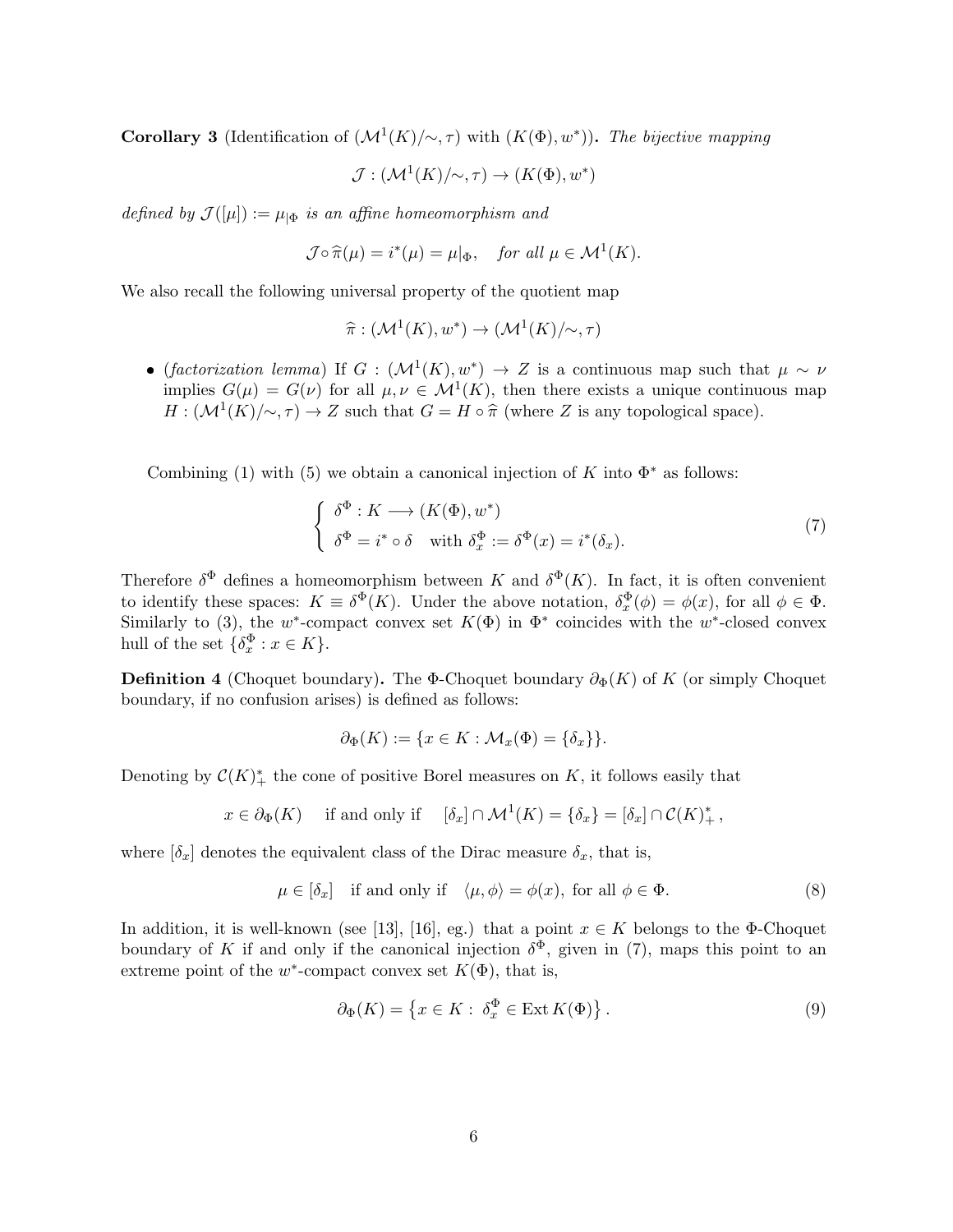### 2.1 Choquet convexity.

Let us now recall the following definition (eg. [6], [13], [16, Prop. 3.6]).

**Definition 5** (Choquet convex function). A continuous function  $f \in \mathcal{C}(K)$  is said to be  $\Phi$ -Choquet-convex (or simply, Choquet-convex, if no ambiguity arises), if for every  $x \in K$  it holds:

$$
f(x) \le \int_K f d\mu, \quad \text{for all } \mu \in \mathcal{M}_x(\Phi).
$$

The set of all Choquet-convex functions will be denoted by

 $\Gamma_{\Phi}(K) := \{f: K \to \mathbb{R}$  Choquet-convex function $\} \subset \mathcal{C}(K)$ .

*Notation*. For any convex subset  $S$  of a locally convex space  $E$ , we set

 $\Gamma(S) := \{f : S \to \mathbb{R}$  convex continuous function $\}.$ 

We also denote by  $\Gamma^{>}(S)$  the set of upper semicontinuous (in short, usc) convex functions, and by  $\Gamma^<(S)$  the set of lower semicontinuous (in short, lsc) convex functions on S.

**Remark 6** (Compatibility of Choquet convexity). If  $K$  is a convex subset of a locally convex space E and  $\Phi = Aff(K)$  is the set of affine continuous functions on K, then  $\delta^{\Phi}$  is an affine homeomorphic bijection between K and  $K(\Phi)$  and we have:

 $f \in \Gamma_{\Phi}(K)$  (Choquet convex) if and only if  $f \in \Gamma(K)$  (convex continuous).

Before we proceed, let us recall from [13, Key Lemma] the following result.

**Lemma 7** (Key Lemma). For every continuous function on  $K$  it holds:

$$
\left\{ \int_{K} f d\mu : \ \mu \in \mathcal{M}_{x}(\Phi) \right\} = \left[ \sup_{\phi \in \Phi, \ \phi \leq f} \phi(x), \inf_{\phi \in \Phi, \ \phi \geq f} \phi(x) \right].
$$

Therefore, we deduce:

$$
\inf_{\mu \in \mathcal{M}_x(\Phi)} \int_K f d\mu = \sup_{\phi \in \Phi, \phi \le f} \phi(x) \le f(x).
$$

It follows directly from Definition 5 and the above Key Lemma that

$$
f \in \Gamma_{\Phi}(K)
$$
  $\iff$   $f(x) = \inf_{\mu \in M_x(\Phi)} \int_K f d\mu = \sup_{\phi \in \Phi, \phi \le f} \phi(x)$ , for all  $x \in K$ .

### 3 Extending Choquet convexity on topological spaces.

Using the notation of the previous section, we fix a compact space K and a closed subspace  $\Phi$ of  $\mathcal{C}(K)$  satisfying conditions (i) and (ii). We also consider the w<sup>\*</sup>-compact convex subset  $K(\Phi)$ of  $(\Phi^*, w^*)$  defined in (6).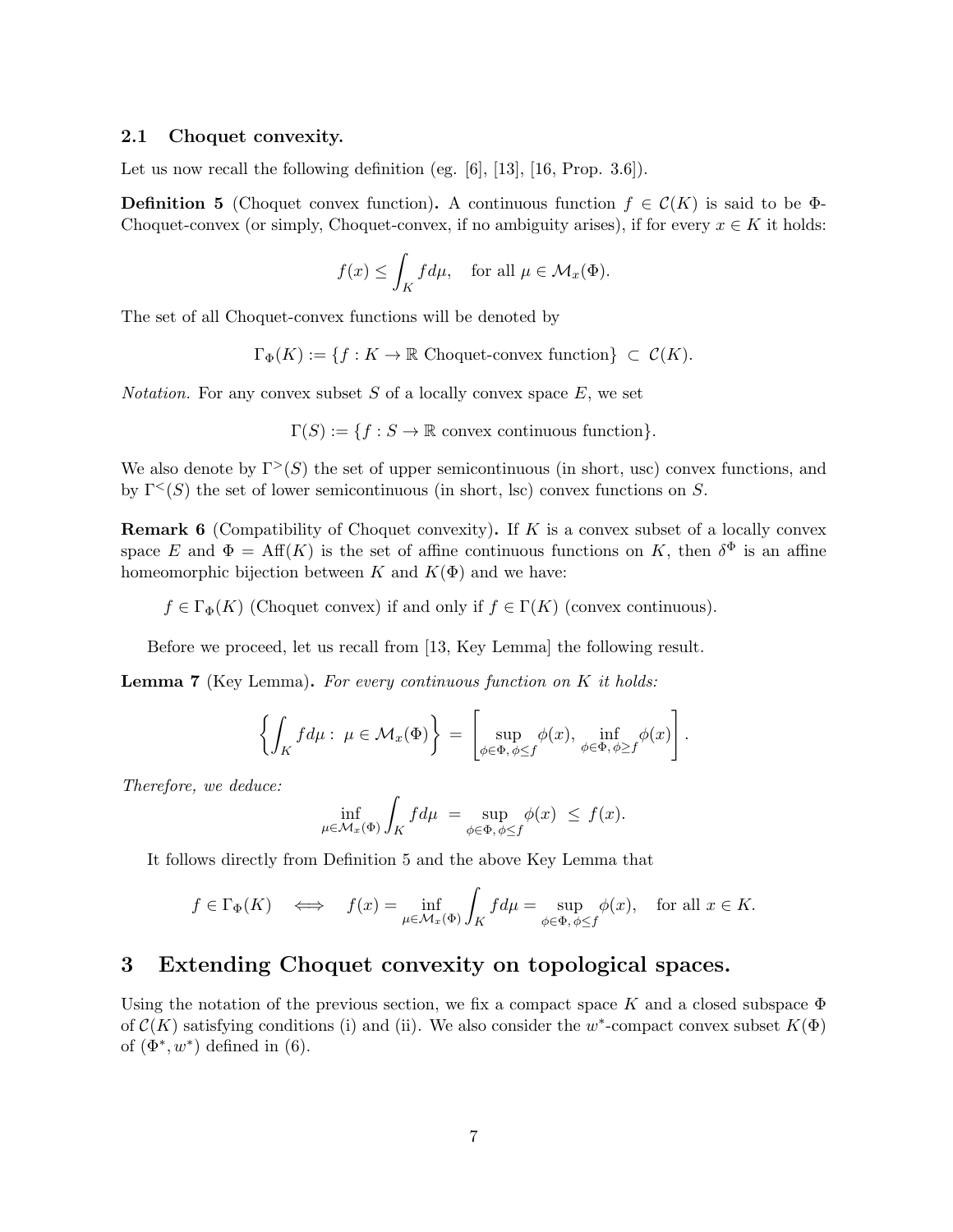### 3.1 Convex-trace functions.

In the spirit of the definition of Choquet boundary, using the identification of the topological space K with  $\delta^{\Phi}(K)$  and the classical convexity of functions defined on the affine variety  $K(\Phi)$  we introduce a new notion of convexity for real-valued functions defined on K. The main idea is that since  $K(\Phi)$  is an affine variety, we can define therein convex functions (in the classical sense) and consider their traces on  $\delta^{\Phi}(K)$ . We therefore obtain the class of *convex-trace* functions, which can either be continuous —case in which we recover the class  $\Gamma_{\Phi}(K)$  of Choquet convex functions (Corollary 13)— or more generally upper (or lower) semicontinuous, yielding a natural extension of Choquet convexity, that can be used to extend results related to the generalized Bauer's maximum principle. More precisely, we give the following definition.

**Definition 8** (Convex-trace functions). Let K be a compact space and  $\Phi$  a closed subspace of  $\mathcal{C}(K)$  that separates points in K and contains the constant functions. Let further  $\delta^{\Phi}: K \to$  $(K(\Phi), w^*)$  be the canonical injection given in (7). A function  $f: K \to \mathbb{R}$  is called:

(i) continuous convex-trace with respect to  $\Phi$  (or simply continuous  $\Phi$ -convex-trace), denoted  $f \in T\mathcal{C}(K,\Phi)$ , if there exists  $F \in \Gamma(K(\Phi))$  such that

$$
f = F \circ \delta^{\Phi}.\tag{10}
$$

(ii) usc (respectively, lsc) convex-trace with respect to  $\Phi$ , or simply, usc (respectively lsc)  $\Phi$ -convex-trace, denoted  $f \in T\mathcal{C}^>(K,\Phi)$  (respectively,  $f \in T\mathcal{C}^<(K,\Phi)$ ), if there exists  $F \in \Gamma^> (K(\Phi))$  (respectively,  $\Gamma^< (K(\Phi))$ ) such that (10) holds.

In other words, identifying K with its canonical image  $\delta^{\Phi}(K)$  in  $\Phi^*$ , a function f is  $\Phi$ convex-trace on K whenever f is the trace of a (usual) convex function on (the affine variety)  $K(\Phi)$ . Since every  $\phi \in \Phi \subset \mathcal{C}(K)$  is obviously a linear w<sup>\*</sup>-continuous functional on  $\Phi^*$ , it follows directly that

$$
\Phi \subset T\mathcal{C}(K,\Phi).
$$

Notice that both Choquet convexity (Definition 5) and trace-convexity (Definition 8) depend on the choice of the closed subspace  $\Phi$  of  $\mathcal{C}(K)$ . This being said, whenever no confusion arises, we shall drop  $\Phi$  and simply talk about usc, lsc or continuous convex-trace functions on K, denoting their class by  $T\mathcal{C}^>(K)$ ,  $T\mathcal{C}^<(K)$  and  $T\mathcal{C}(K)$  respectively.

**Remark 9** (Compatibility of trace-convexity). Similarly to Remark 6, if  $K$  is a convex subset of a locally convex space E, then taking  $\Phi = Aff(K)$ , the convex sets  $K(\Phi)$  and K can be identified via the affine homeomorphism  $\delta^{\Phi}$ , and the notion of trace-convexity coincides with the classical convexity on  $K$ , that is:

$$
TC(K) = \Gamma(K)
$$
,  $TC^>(K) = \Gamma^>(K)$  and  $TC^<(K) = \Gamma^<(K)$ .

**Remark 10** ( $\Phi$ -stability). A set of functions  $\mathcal{B} \subset \mathbb{R}^K$  is called  $\Phi$ -stable, if  $\Phi + \mathcal{B} \subset \mathcal{B}$ . It is straightforward to see that  $\Phi$ ,  $\mathcal{C}(K)$  and  $\mathbb{R}^K$  are  $\Phi$ -stable. It follows easily by Definition 5 that  $\Gamma_{\Phi}(K)$  is  $\Phi$ -stable. We leave the reader to verify from Definition 8 that the sets of (usc, lsc, continuous) convex-trace functions  $TC^>(K)$ ,  $TC^>(K)$  and respectively,  $TC(K)$  are  $\Phi$ -stable.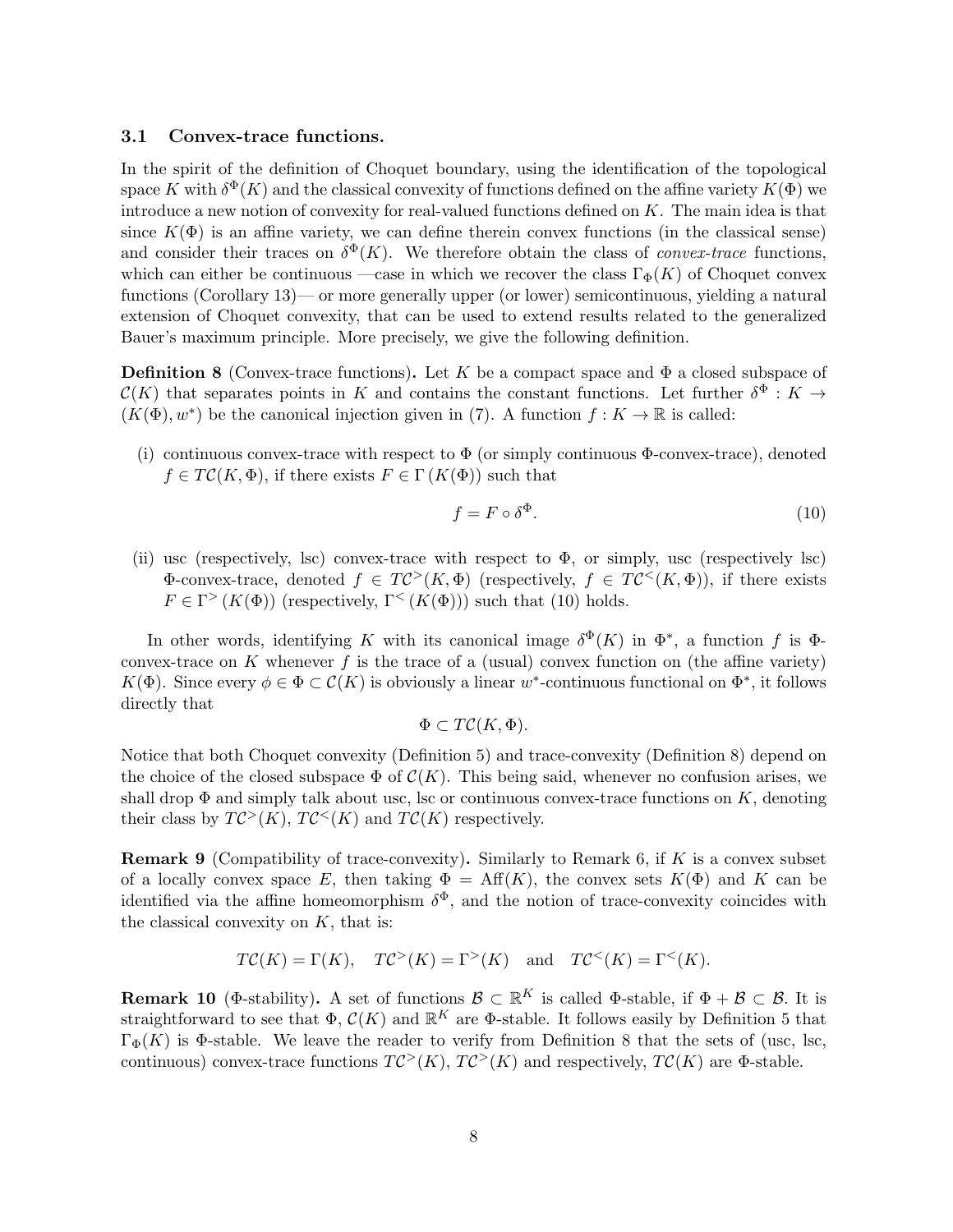# 3.2 Trace-convexification  $f \mapsto \hat{f}$ .

Let us fix an arbitrary continuous function  $f \in \mathcal{C}(K)$ . For each  $\mu \in \mathcal{M}^1(K)$ , we define the  $w^*$ -open set

$$
\mathcal{W}_{\mu,f} := \{ \nu \in \mathcal{C}(K)^* : |\langle \nu - \mu, f \rangle| < 1 \} \tag{11}
$$

and we set

$$
\mathcal{O}_f := \text{co}\left(\bigcup_{\mu \in \mathcal{M}^1(K)} \mathcal{W}_{\mu,f}\right) \supseteq \mathcal{M}^1(K),\tag{12}
$$

where  $\text{co}(\cup_{\mu \in \mathcal{M}^1(K)} \mathcal{W}_{\mu,f})$  denotes the convex hull of the w<sup>\*</sup>-open set  $\cup_{\mu \in \mathcal{M}^1(K)} \mathcal{W}_{\mu,f}$ . We have that  $\mathcal{O}_f$  is w<sup>\*</sup>-open and convex subset of  $\mathcal{C}(K)^*$ . We define  $\widehat{f}$  as follows:

$$
\begin{cases}\n\hat{f}: K \to \mathbb{R} \\
\hat{f}(x) = \inf_{\mu \in [\delta_x] \cap \mathcal{O}_f} \int_K f \, d\mu.\n\end{cases}
$$
\n(13)

It is straightforward to see that

$$
f(x) = \langle \delta_x, f \rangle \ge f(x), \quad \text{for all } x \in K.
$$

Moreover, since  $\int_K \phi \, d\mu = \phi(x)$  for every  $\phi \in \Phi$  and every  $\mu \in [\delta_x]$ , it follows that

$$
\widehat{\phi} = \phi \quad \text{for every} \ \phi \in \Phi \, .
$$

We shall now show that  $\widehat{f}$  is a convex-trace function and consequently,  $\widehat{f}$  can be seen as a trace-convexification of f on K.

**Theorem 11** ( $\widehat{f}$  is convex-trace). For every  $f \in \mathcal{C}(K)$  there exists a convex w\*-continuous function  $F_f: (K(\Phi), w^*) \to \mathbb{R}$  such that:

- (i).  $\widehat{f} = F_f \circ \delta^{\Phi}$  (therefore,  $\widehat{f} \in T\mathcal{C}(K, \Phi)$ );
- (ii).  $-(\|f\|_{\infty} + 1) \leq F_f(Q) \leq \|f\|_{\infty},$  for all  $Q \in K(\Phi)$ .

*Proof.* Let  $f \in \mathcal{C}(K)$ , and let  $\mathcal{O}_f$  be the w<sup>\*</sup>-open convex set defined in (12). We define:

$$
G_f: (\mathcal{O}_f, w^*) \to \mathbb{R}
$$
  

$$
\mu \mapsto \inf_{\nu \in [\mu] \cap \mathcal{O}_f} \int_K f \, d\nu,
$$
 (14)

where  $[\mu]$  is the class of equivalence of the measure  $\mu \in \mathcal{O}_f \subset \mathcal{C}(K)^*$ , according to (4). It is easy to see that:

$$
-\|f\|_{\infty} \|\mu\|_{*} - 1 \le G_f(\mu) \le \int_{K} f d\mu \le \|f\|_{\infty} \|\mu\|_{*}, \quad \text{for all } \mu \in \mathcal{O}_f,
$$
 (15)

which guarantees that  $G_f$  is well-defined (it takes finite values) on  $\mathcal{O}_f$ . Notice also that

$$
(G_f \circ \delta)(x) := G_f(\delta_x) = f(x) \le f(x)
$$
, for all  $x \in K$ .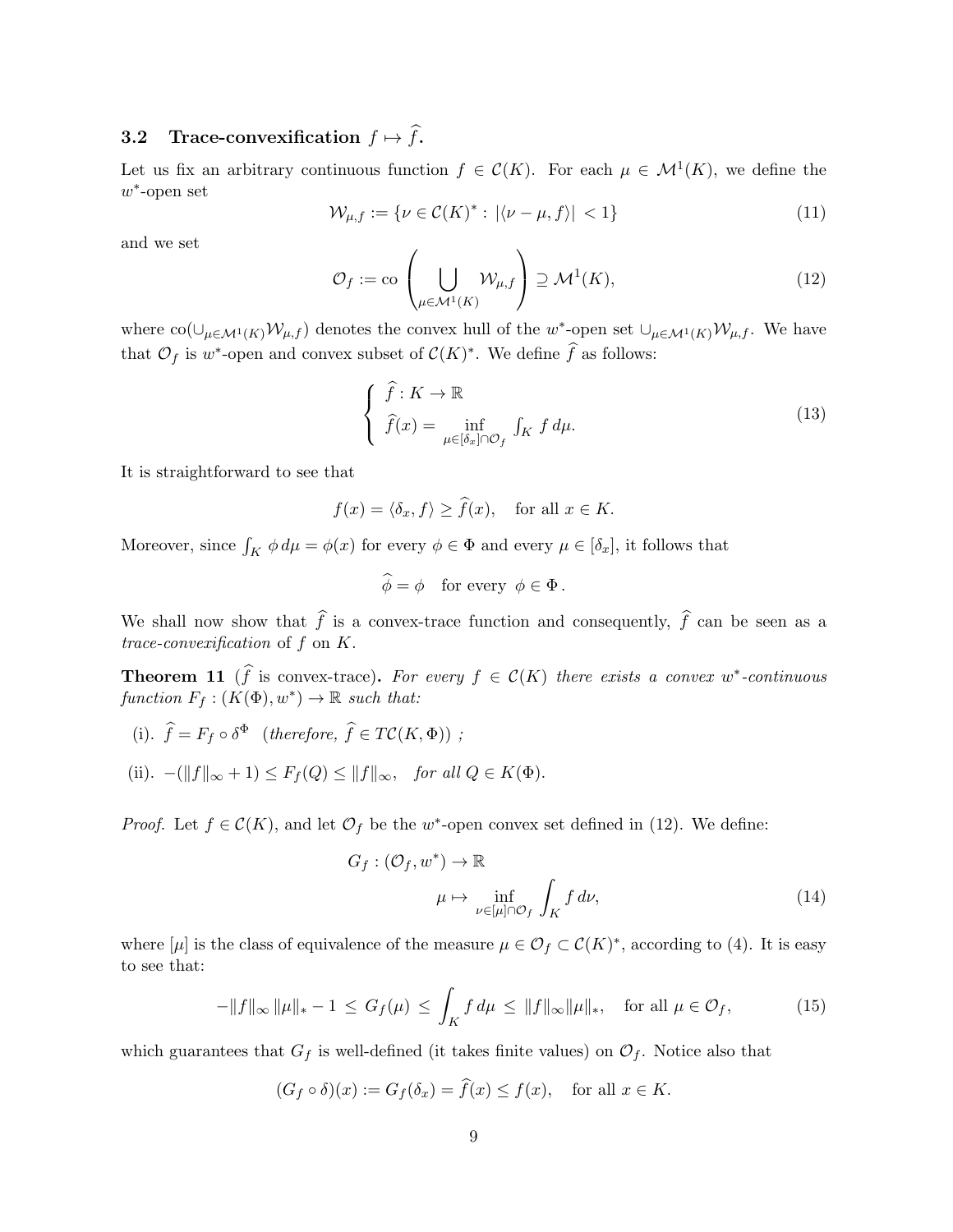Step 1. The function  $G_f$  is convex on  $\mathcal{O}_f$ .

To this end, let  $\mu_1, \mu_2 \in C(K)^*$  and  $t \in (0,1)$  and fix any  $\varepsilon > 0$ . Then there exist  $\nu_i \in [\mu_i] \cap \mathcal{O}_f$ , for  $i \in \{1, 2\}$ , such that

$$
\langle \nu_i, f \rangle := \int_K f \, d\nu \le G_f(\mu_i) + \varepsilon.
$$

Since  $t\nu_1 + (1-t)\nu_2 \in [t\mu_1 + (1-t)\mu_2] \cap \mathcal{O}_f$  (recall that  $\mathcal{O}_f$  is a convex set) we obtain

$$
G_f(t\mu_1 + (1-t)\mu_2) \le \langle tv_1 + (1-t)v_2, f \rangle = t\langle v_1, f \rangle + (1-t)\langle v_2, f \rangle \le G_f(\mu_1) + (1-t)G_f(\mu_2) + \varepsilon.
$$

Since  $\varepsilon > 0$  is arbitrary, convexity of  $G_f$  follows.

Step 2.  $G_f$  is locally bounded from above on the w<sup>\*</sup>-open set  $\mathcal{O}_f$ . Let  $\mu_0 \in \mathcal{O}_f$  and define the w<sup>\*</sup>-open set  $\mathcal{V}_{\mu_0,f} := \{ \mu \in \mathcal{O}_f : |\langle \mu - \mu_0, f \rangle| < 1 \}.$  Then for every  $\mu \in \mathcal{V}_{\mu_0}$  we have

$$
G_f(\mu) \le \int_K f \, d\mu < ||f||_{\infty} ||\mu_0||_* + 1,
$$

which yields that  $G_f$  is bounded from above on  $\mathcal{V}_{\mu_0}$ .

Step 3.  $G_f$  is convex w\*-continuous.

Since  $G_f$  is convex, takes finite values on  $\mathcal{O}_f$  and it w<sup>\*</sup>-locally bounded from above, the assertion follows directly from [1, Theorem 5.42] applied to the w<sup>\*</sup>-open subset  $\mathcal{O}_f$  of  $\mathcal{C}(K)^*$  (where  $\mathcal{C}(K)^*$ equipped with its  $w^*$ -topology is considered as a locally convex space).

Step 4.  $\hat{f}$  is continuous convex-trace.

Notice that by its very definition,  $G_f(\mu) = G_f(\mu')$ , whenever  $\mu \sim \mu'$  (with respect to (4)). Since  $G_f$  is w<sup>\*</sup>-continuous, then its restriction

$$
G_{f|{\mathcal M}^1(K)}:({\mathcal M}^1(K),w^*)\to\mathbb{R}
$$

is also  $w^*$ -continuous. Therefore, by the factorization lemma and the topological quotient, there exists a unique  $\tau$ -continuous function  $H_f: (\mathcal{M}^1(K)/\sim, \tau) \to \mathbb{R}$  such that  $G_{f|_{\mathcal{M}^1(K)}} = H_f \circ \hat{\pi}$ . It is straightforward t see that  $H_f$  is convex, since  $G_f$  is convex and  $\hat{\pi}$  is affine. Using Corollary 3, we deduce that the function  $F_f : (K(\Phi), w^*) \to \mathbb{R}$  defined by  $F_f = H_f \circ \mathcal{J}^{-1}$  is convex  $w^*$ continuous. Thus, we have that  $F_f \circ i^* = G_{f \mid \mathcal{M}^1(K)}$  on  $\mathcal{M}^1(K)$ . Moreover, we deduce from the definition of  $\widehat{f}$  in (13) that:

$$
F_f(\delta_x^{\Phi}) = (H_f \circ \mathcal{J}^{-1})(\delta_x^{\Phi}) = H_f([\delta_x]) = G_f(\delta_x) = \hat{f}(x), \text{ for all } x \in K.
$$

This shows that  $\hat{f}$  is the trace on  $K = \delta^{\Phi}(K)$  of the convex w\*-continuous function  $F_f$  as asserted. The inequality in  $(ii)$  follows from the formula  $(15)$ .  $\Box$ 

### 3.3 Trace-convexity vs Choquet convexity.

In this subsection we establish (see forthcoming Corollary 13 (i) $\Leftrightarrow$  (iv)) that the class of Choquet convex functions coincides with the class of continuous convex-trace functions. This latter class admits a natural extension to upper semicontinuous functions, which consists of the most natural framework to state a generalized maximum principle (see Subsection 4.1).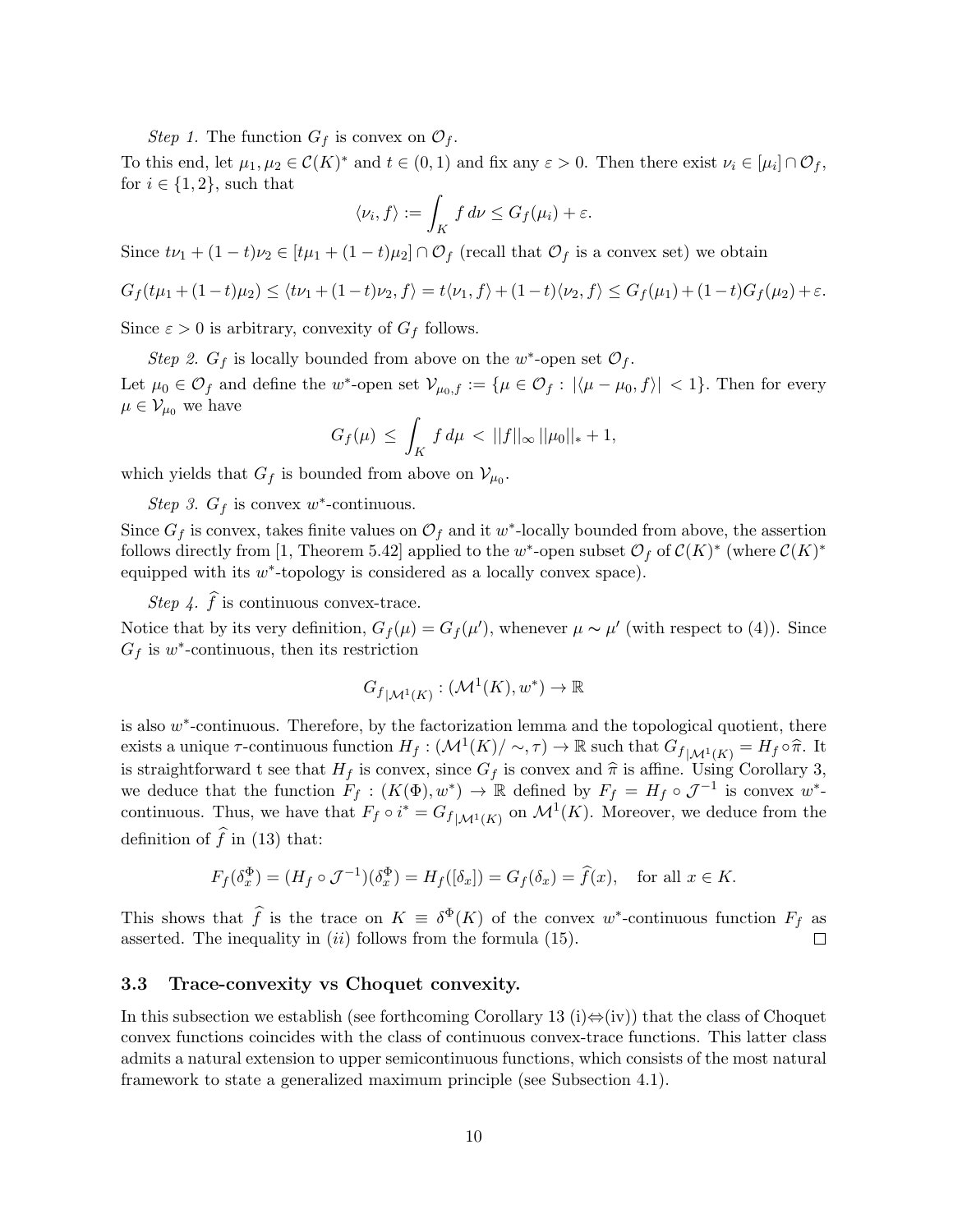At this stage let us recall from [3] the  $\Phi$ -conjugate  $f^{\times} : \Phi \to \mathbb{R}$  of a proper bounded from below function  $f : K \to \mathbb{R} \cup \{+\infty\}$ , which is defined as follows:

$$
f^{\times}(\phi) := \sup_{x \in K} \{\phi(x) - f(x)\}, \quad \phi \in \Phi.
$$
 (16)

The function  $f^{\times}$ , being defined in a Banach space  $\Phi$ , admits a usual Fenchel defined by

$$
\begin{cases}\n(f^{\times})^* : \Phi^* \to \mathbb{R} \cup \{+\infty\} \\
(f^{\times})^*(Q) := \sup_{\phi \in \Phi} \{ \langle Q, \phi \rangle - f^{\times}(\phi) \}, \quad \text{for all } Q \in \Phi^*.\n\end{cases}
$$

Restricting the above onto  $\delta^{\Phi}(K)$  yields a function  $f^{\times \times}: K \to \mathbb{R} \cup \{+\infty\}$  defined as follows:

$$
f^{\times \times}(x) := \left( (f^{\times})^* \circ \delta^{\Phi} \right)(x) = \sup_{\phi \in \Phi} \left\{ \langle \delta_x^{\Phi}, \phi \rangle - f^{\times}(\phi) \right\} = \sup_{\phi \in \Phi} \left\{ \phi(x) - f^{\times}(\phi) \right\}, \text{ for all } x \in K.
$$

It is easily seen that  $f^{\times \times} \leq f$ . Moreover, we have  $\phi(x) - f^{\times}(\phi) \leq f(x)$ , for all  $x \in K$ . Taking into account that  $\Phi$  contains the constant functions, we deduce from the above and Lemma 7 (Key Lemma) that

$$
f^{\times \times}(x) = \sup_{\phi \in \Phi, \phi \le f} \phi(x) = \inf_{\mu \in \mathcal{M}_x(\Phi)} \int_K f d\mu. \tag{17}
$$

In particular we obtain the following result.

**Proposition 12** (Relation between  $\hat{f}$  and  $f^{\times\times}$ ). For every  $f \in \mathcal{C}(K)$ , we have that

$$
\widehat{f}(x) \le f^{\times \times}(x) = \sup_{\phi \in \Phi, \phi \le f} \phi(x) = \inf_{\mu \in \mathcal{M}_x(\Phi)} \int_K f d\mu \le f(x), \quad \text{for all } x \in K.
$$

Consequently, f is Choquet convex if and only if  $\hat{f} = f$  and in this case, we have that

$$
\widehat{f}(x) = f^{\times \times}(x) = \sup_{\phi \in \Phi, \phi \le f} \phi(x) = \inf_{\mu \in \mathcal{M}_x(\Phi)} \int_K f d\mu = f(x), \quad \text{for all } x \in K.
$$

*Proof.* Since  $\mathcal{M}^1(K) \subset \mathcal{O}_f$  we deduce that  $\mathcal{M}_x(\Phi) = [\delta_x] \cap \mathcal{M}^1(K) \subset [\delta_x] \cap \mathcal{O}_f$  for all  $x \in K$ . Therefore, it follows readily that:

$$
\widehat{f}(x) := \inf_{\mu \in [\delta_x] \cap \mathcal{O}_f} \int_K f d\mu \le \inf_{\mu \in \mathcal{M}_x(\Phi)} \int_K f d\mu \le \langle \delta_x, f \rangle = f(x), \quad \text{for all } x \in K.
$$

The assertion follows from (17).

For the second part of the proposition: it follows readily from the above inequalities and Definition 5 that if  $f = \hat{f}$ , then f is Choquet convex. For the converse, suppose that f is Choquet convex. Then by Lemma 7 (Key Lemma) and formula (17) we deduce that for every  $x \in K$ 

$$
f(x) \le \inf_{\mu \in \mathcal{M}_x(\Phi)} \int_K f d\mu = \sup_{\phi \in \Phi, \phi \le f} \phi(x) = f^{\times \times}(x) \le f(x),
$$

yielding

$$
f(x) = \sup_{\phi \in \Phi, \phi \le f} \phi(x) = f^{\times \times}(x).
$$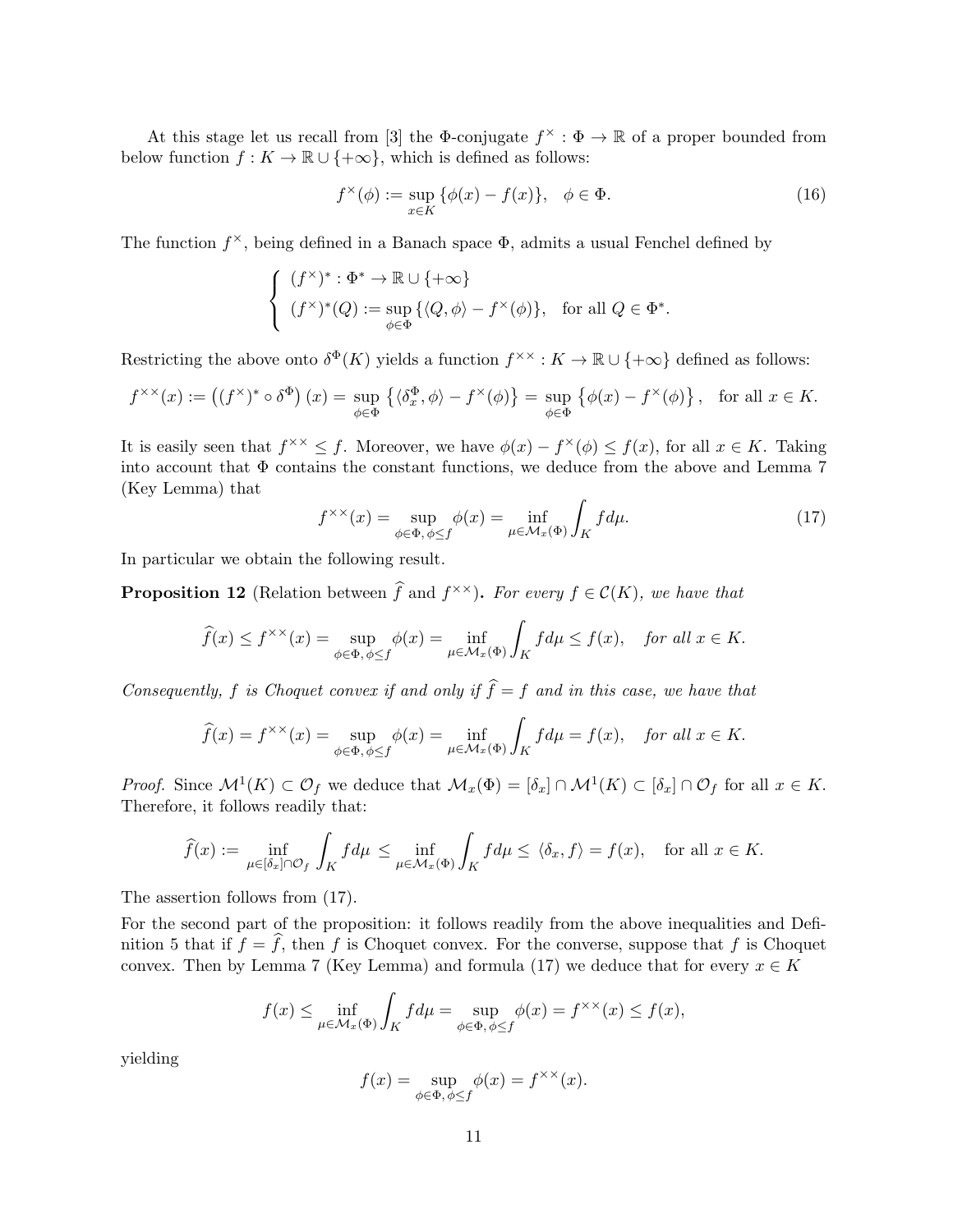Therefore we have:

$$
\hat{f}(x) := \inf_{\mu \in [\delta_x] \cap \mathcal{O}_f} \int_K f d\mu = \inf_{\mu \in [\delta_x] \cap \mathcal{O}_f} \int_K \left( \sup_{\phi \in \Phi, \phi \le f} \phi \right) d\mu
$$
\n
$$
\ge \inf_{\mu \in [\delta_x] \cap \mathcal{O}_f} \sup_{\phi \in \Phi, \phi \le f} \int_K \phi d\mu \ge \sup_{\phi \in \Phi, \phi \le f} \inf_{\mu \in [\delta_x] \cap \mathcal{O}_f} \int_K \phi d\mu
$$
\n
$$
= \sup_{\phi \in \Phi, \phi \le f} \phi(x) = f^{\times \times}(x).
$$

Thus,  $\widehat{f} \geq f^{\times \times}$  and so the equalities hold.

The following corollary resumes the above results and provides a characterization of Choquet convex functions. In particular the class of Choquet convex functions coincides with the class of (continuous) convex-trace functions.

Corollary 13  $(\Gamma_{\Phi}(K) = T\mathcal{C}(K))$ . Let  $f \in \mathcal{C}(K)$ . The following are equivalent:

- (i). f is Choquet convex (ie.  $f \in \Gamma_{\Phi}(K)$ ).
- (ii).  $f(x) = \sup$  $\phi \in \Phi$ ,  $\phi \leq f$  $\phi(x) = f^{\times \times}(x)$ , for all  $x \in K$ .
- (iii).  $f(x) = \hat{f}(x)$ , for all  $x \in K$ .
- (iv). f is continuous convex-trace (i.e  $f \in T\mathcal{C}(K)$ ).

*Proof.* The equivalence of  $(i)$ ,  $(ii)$  and  $(iii)$  follows from Proposition 12. Implication  $(iii) \Rightarrow (iv)$ follows from Theorem 11. It remains to prove that  $(iv) \Rightarrow (iii)$ . Let  $f \in T\mathcal{C}(K)$ . Then there exists  $F \in \Gamma(K(\Phi))$  such that  $f = F \circ \delta^{\Phi}$ . By assigning the value  $+\infty$  outside  $K(\Phi)$  we extend F to a w<sup>\*</sup>-lsc convex function  $\tilde{F} \in \Gamma^{\leq}(\Phi^*)$ . We set

$$
\begin{cases}\n\tilde{F}^* : \Phi \longrightarrow \mathbb{R} \cup \{+\infty\} \\
\tilde{F}^*(\phi) = \sup_{Q \in \Phi^*} \left\{ \langle Q, \phi \rangle - \tilde{F}(Q) \right\} \quad \text{and} \quad \begin{cases}\n\tilde{F}^{**} : \Phi^* \longrightarrow \mathbb{R} \cup \{+\infty\} \\
\tilde{F}^{**}(Q) = \sup_{\phi \in \Phi} \left\{ \langle Q, \phi \rangle - \tilde{F}^*(\phi) \right\}.\n\end{cases}
$$

Then the classical Fenchel-duality yields that  $\tilde{F} = \tilde{F}^{**}$ . On the other hand, since  $f = F \circ \delta^{\Phi}$ , we deduce readily from (16) that

$$
f^{\times}(\phi) := \sup_{x \in K} \{ \phi(x) - f(x) \} = \sup_{x \in K} \left\{ \langle \delta_x^{\Phi}, \phi \rangle - \tilde{F}(\delta_x^{\Phi}) \right\} \le \sup_{Q \in \Phi^*} \left\{ \langle Q, \phi \rangle - \tilde{F}(Q) \right\} = \tilde{F}^*(\phi),
$$

for all  $\phi \in \Phi$ , and consequently

$$
f(x) \ge f^{\times \times}(x) := (f^{\times})^*(\delta_x^{\Phi}) \ge \tilde{F}^{**}(\delta_x^{\Phi}) = \tilde{F}(\delta_x^{\Phi}) = f(x), \text{ for all } x \in K,
$$

yielding that equality holds. Therefore,  $f = f^{\times \times} = \hat{f}$ .

 $\Box$ 

 $\Box$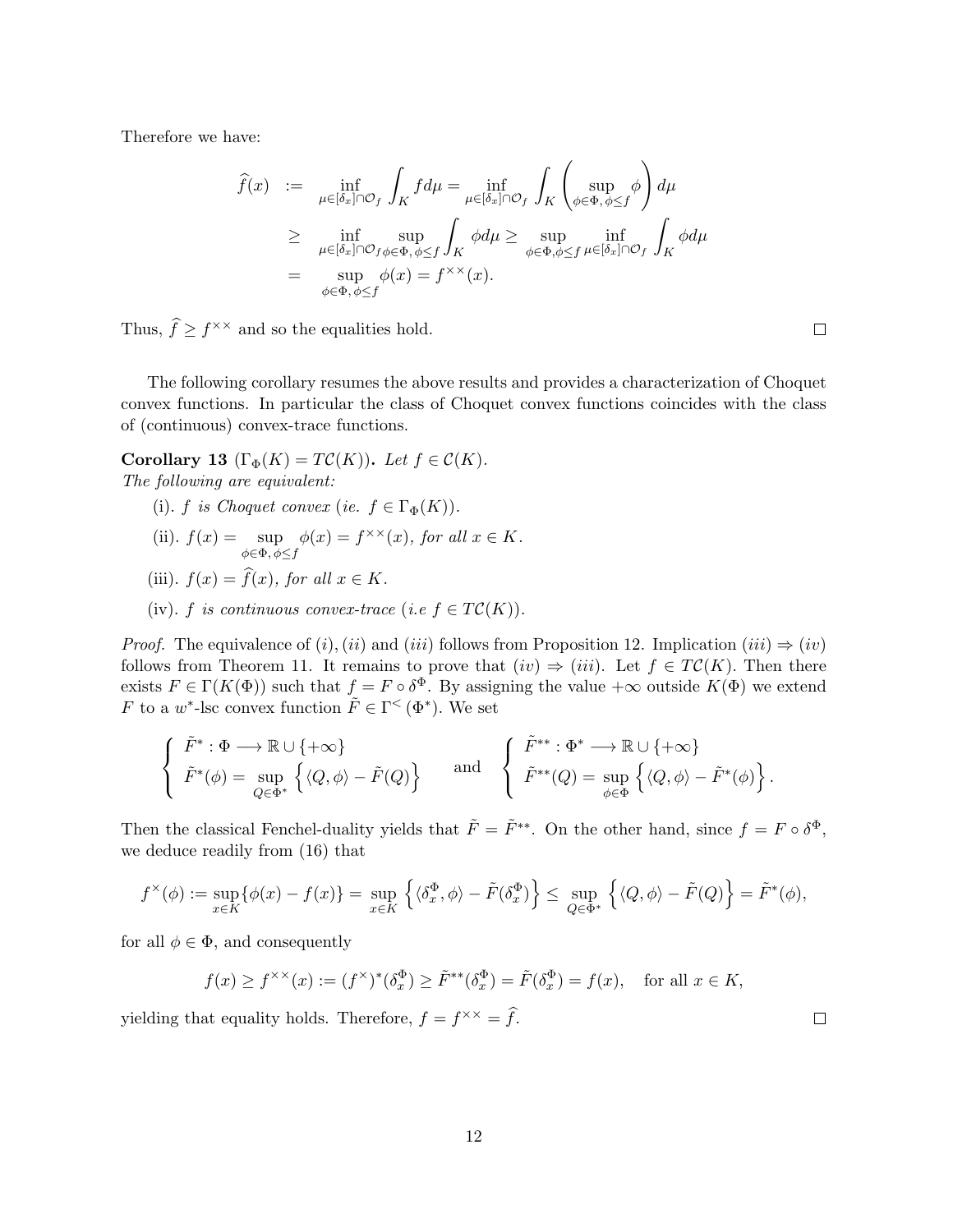**Remark 14.** (i). Since the function  $\hat{f}$  is convex-trace for every  $f \in C(K)$  (cf. Theorem 11), Corollary 13 yields that  $f = f$ . Consequently, f is Choquet convex for every  $f \in \mathcal{C}(K)$ .

(ii). A careful reader might observe that the definition of  $\hat{f}$  depends on the way the neighborhood  $\mathcal{O}_f$  is defined. Indeed, taking any  $\alpha > 0$  and defining

$$
\mathcal{W}_{\mu,f,\alpha}:=\{\nu\in\mathcal{C}(K)^{*}:\, |\langle\nu-\mu,f\rangle|<\alpha\}\quad\text{ and }\quad\mathcal{O}_{f,\alpha}:=\text{co}\left(\bigcup_{\mu\in\mathcal{M}^{1}(K)}\mathcal{W}_{\mu,f,\alpha}\right)
$$

we obtain

$$
\widehat{f}^{\alpha}(x) = \inf_{\mu \in [\delta_x] \cap \mathcal{O}_{f,\alpha}} \int_K f d\mu, \text{ for } x \in K.
$$

Then for  $0 < \varepsilon < 1 < M$  we readily obtain

$$
\widehat{f}^M(x) \le \widehat{f}(x) \le \widehat{f}^{\varepsilon}(x) \le f^{\times \times}(x) \le f(x), \quad \text{for } x \in K,
$$

with equality if and only if  $f \in \Gamma_{\Phi}(K)$ . Consequently, the trace-convexification of a continuous function f is generally not unique, and not equal to its Choquet-convexification  $f^{\times\times}$  (this latter is always the biggest possible convexification). Notice that if  $f$  is already Choquet-convex, then all of the above convexifications coincide with  $f$ .

In the following result, we prove that a supremum of Choquet convex functions is a lsc convex-trace function.

**Proposition 15.** Let  $\{f_i\}_{i\in I} \subset \Gamma_{\Phi}(K)$  be a nonempty family of uniformly bounded Choquetconvex functions on a compact space K. Then the (bounded) function  $f := \sup_{i \in I} f_i$  is lower semicontinuous convex-trace on K.

*Proof.* Let us assume that  $||f_i||_{\infty} \leq M$  for all  $i \in I$ . Then by Corollary 13 and Theorem 11(ii), for each  $i \in I$ , there exists a convex w\*-continuous function  $F_i: K(\Phi) \to \mathbb{R}$  such that  $f_i = F_i \circ \delta^{\Phi}$ and  $-(M+1) \le F_i(Q) \le M$ , for all  $Q \in K(\Phi)$ . Set  $F := \sup_{i \in I} F_i$ . Then F is w<sup>\*</sup>-lsc convex function. On the other hand, for every  $x \in K$ , we have

$$
F(\delta_x^{\Phi}) = \sup_{i \in i} F_i(\delta_x^{\Phi}) = \sup_{i \in I} f_i(x) = f(x),
$$

which, in view of Definition 8(ii), yields that  $f \in T\mathcal{C}^{<}(K)$ . Finally, notice that both functions F and f take their values on  $[-(M + 1), M]$ , therefore they are real-valued.  $\Box$ 

### 3.4 Convex-trace sets.

In this subsection we define the notion of trace-convexity for subsets of a compact topological space. This notion inevitably relates tightly to the definition of trace-convexity of functions and, as we shall see, it coincides with the notion of  $\Phi$ -convexity given by Ky Fan (see [9], [14] or [2]). In fact, the theory can be naturally developed in a more general framework, that of a completely regular (Hausdorff) topological space. We recall that such spaces admit the so-called Stone-Cech compactification. (We refer to  $[12]$  for definition and properties of these spaces.)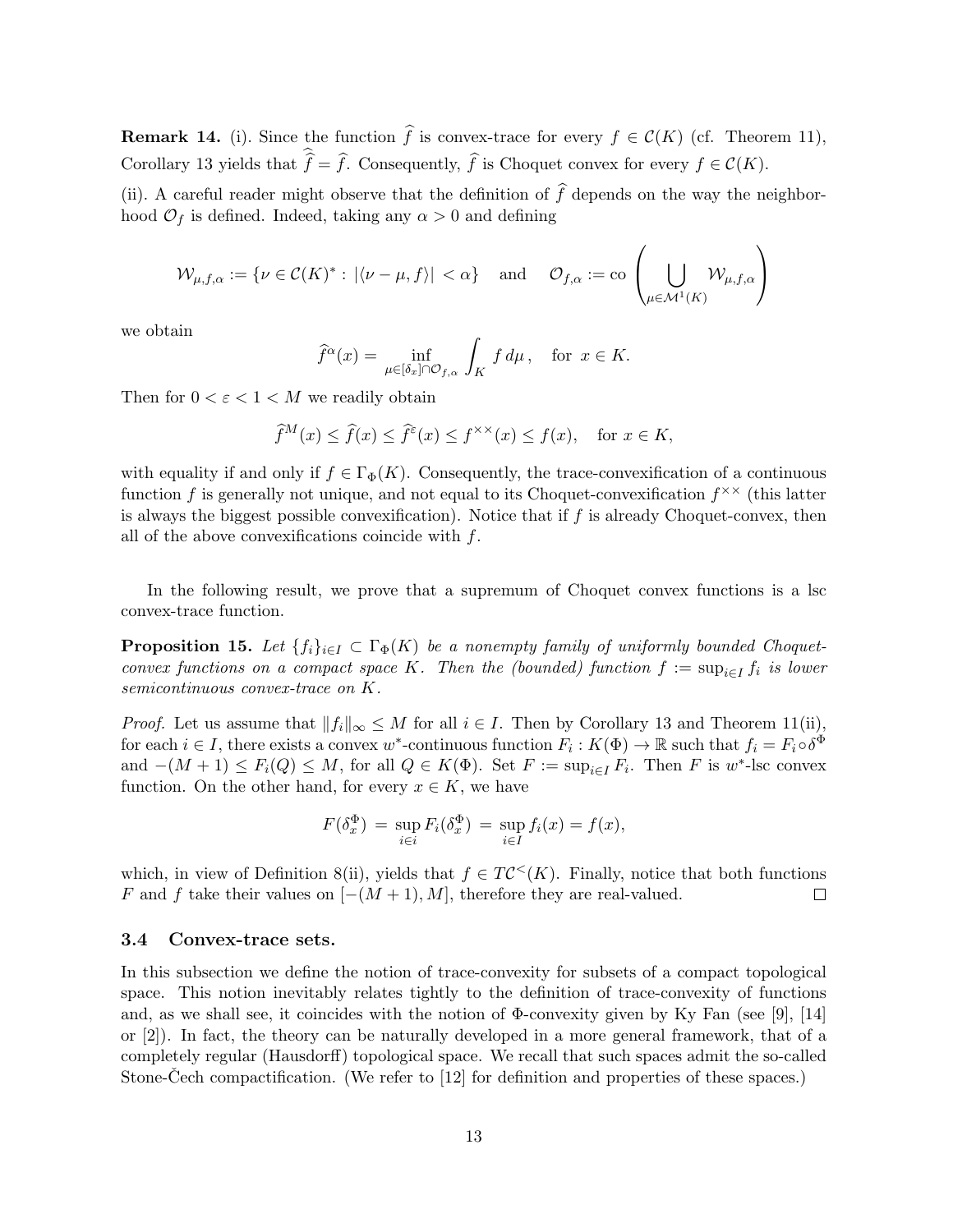More precisely, throughout this section we assume that  $X$  is a completely regular topological space, which is dense to some compact set  $K$ . If the compact set  $K$  is not explicitely given, then we can always consider  $K = \beta X$  (the Stone-Cech compactification of X).

Let further  $\Phi$  be a closed subspace of  $\mathcal{C}(K)$  containing the constant functions and separating points in X. If  $K = \beta X$ , then  $\mathcal{C}(K) \equiv \mathcal{C}_b(X)$  (Banach space of all continuous bounded realvalued functions on X). We also recall from (6) the definition of the set  $K(\Phi) \subset \Phi^*$  and from (7) the definition of the canonical injection  $\delta^{\Phi}: K \to K(\Phi)$ .

Remark 16 (Other cases). The forthcoming definition of Φ-trace-convexity as well as all results of this section remain true if X is in particular compact. In this case we have  $X = \beta X = K$ and we can simply replace  $X$  by  $K$  in all statements. Another interesting special case is when the set X is open (and dense) into some given compact set K, see Subsection 5.2 (cf.  $X = \mathbb{D}$  is the open complex disk).

We are ready to give the following definition.

**Definition 17** (Trace convex sets). A closed set  $C \subset X$  is called convex-trace with respect to  $\Phi$ , if there exists a closed convex subset  $\widehat{C}$  of  $(K(\Phi), w^*)$  such that

$$
\delta^{\Phi}(C) = \delta^{\Phi}(X) \cap \widehat{C}.
$$
\n(18)

The set of all convex-trace subsets of X will be denoted by  $\mathcal{P}_{TC}(X)$ .

In other words,

$$
C \in \mathcal{P}_{TC}(X) \iff C = X \cap (\delta^{\Phi})^{-1}(\widehat{C}), \text{ for some } w^*\text{-closed convex set } \widehat{C} \subset K(\Phi) \tag{19}
$$

**Remark 18.** Notice that the set  $\widehat{C}$  in (18) and (19) can be taken to be the w<sup>\*</sup>-closed convex hull of  $\delta^{\Phi}(C)$  in  $K(\Phi)$ . Notice further that X satisfies trivially (18), therefore it is convex-trace.

#### 3.4.1 Trace convexification of a set

Based on the equivalence given in (19) we obtain an alternative characterization of traceconvexity. In what follows, we denote by  $[g \leq r] := \{x \in X : g(x) \leq r\}$  the sublevel set of the function  $g \in \mathbb{R}^X$  at  $r > 0$ .

**Proposition 19** (Characterization of convex-trace sets). Let C be a closed subset of X. The following assertions are equivalent:

(i).  $C \in \mathcal{P}_{TC}(X)$ ;

(ii). There exists a family  $\{\phi_i\}_{i\in I} \subset \Phi$  which is uniformly bounded on K and a bounded sequence  $\{\lambda_i\}_{i\in I}\subset \mathbb{R}$  such that

$$
C = \bigcap_{i \in I} \{ x \in X : \phi_i(x) \le \lambda_i \}. \tag{20}
$$

(iii). There exists  $f \in TC<sup>lt</sup>(K)$  (lsc, convex-trace) such that

$$
C = \{x \in X : f(x) \le 0\}.
$$
\n(21)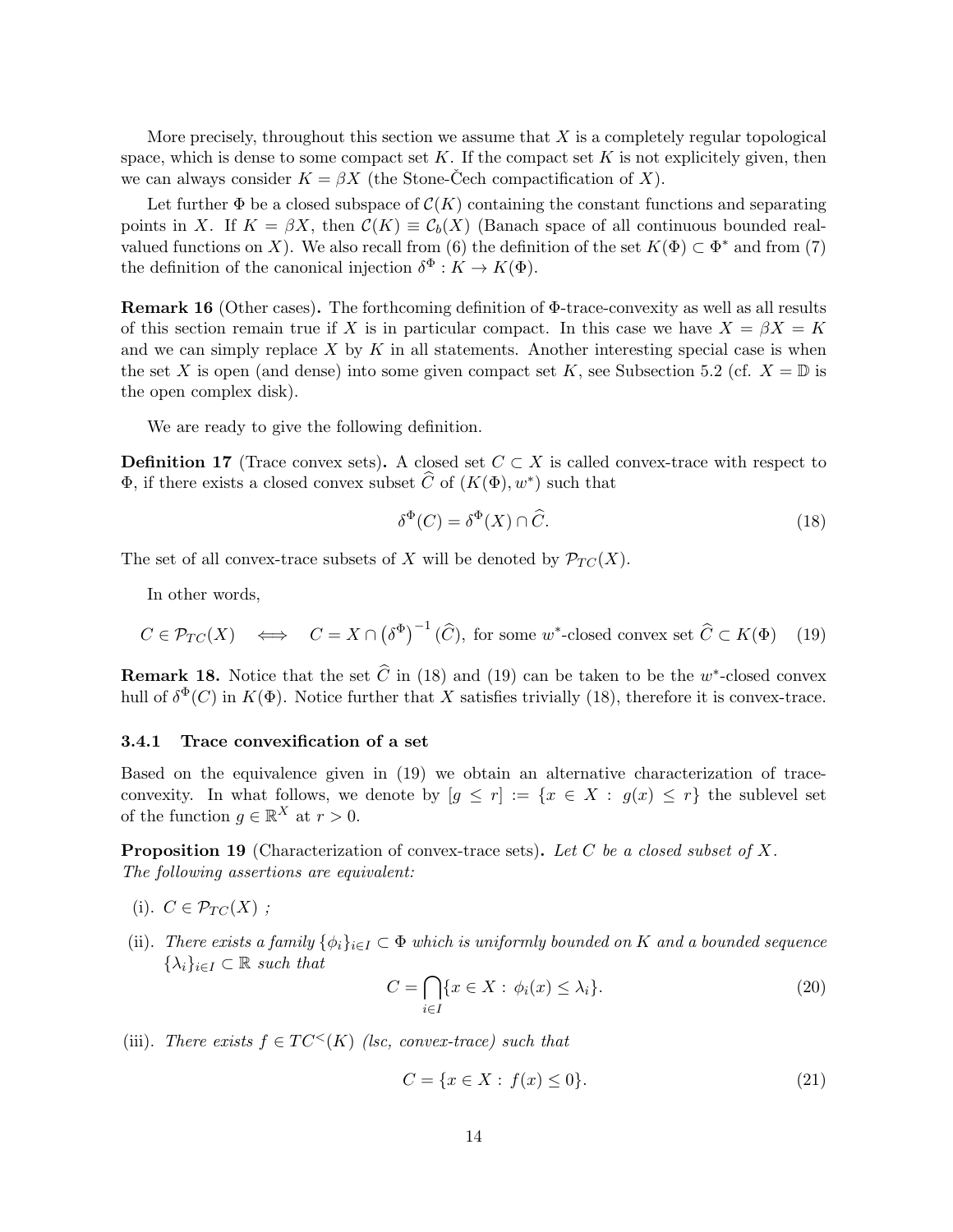*Proof.* (i)  $\Rightarrow$  (ii). Let  $C \in \mathcal{P}_{TC}(X)$ . Then there exists a w<sup>\*</sup>-closed convex subset  $\widehat{C}$  of  $K(\Phi) \subset \Phi^*$ such that (19) holds. By the Hahn-Banach separation theorem (in the locally convex space  $(\Phi^*, w^*)$ ) we deduce that  $\widehat{C}$  is the intersection of closed half-spaces  $H_i := \{Q \in \Phi^* : \langle Q, \phi_i \rangle \leq \lambda_i\},\$  $i \in I$ . Each half-space is defined by a linear functional  $\phi_i$ . Since  $K(\Phi)$  is  $\|\cdot\|_{\Phi^*}$ -bounded in  $\Phi^*$ , we may take  $||\phi_i||_{\Phi} = ||\phi_i||_{\infty} = 1$  for all  $i \in I$  and deduce that  $\{\lambda_i\}_{i \in I} \subset (-M, M)$ , for some  $M > 0$ . Then we deduce from (19) that

$$
C = X \cap (\delta^{\Phi})^{-1}(\widehat{C}) = X \bigcap \bigcap_{i \in I} (\delta^{\Phi})^{-1} (H_i) = \bigcap_{i \in I} \{x \in X : \phi_i(x) \le \lambda_i\}.
$$

(ii)⇒(iii). Let us assume that (20) holds for some uniformly bounded family  $\{\phi_i\}_{i\in I}$ . Since Φ contains the constant functions, we can replace  $\phi_i$  by  $\phi_i - \lambda_i$  (cf. Remark 10) and observe that  $[\phi \leq \lambda_i] = [\phi - \lambda_i \leq 0]$ . Then we set  $g = \sup_{i \in I} (\phi_i - \lambda_i)$ . It follows readily that  $\bigcap_{i\in I}\{x\in X:\,\phi_i(x)\leq\lambda_i\}=[g\leq 0],\,\text{while by Proposition 15, we deduce that }g\in TC^{\lt}(\beta X).$ 

(iii) $\Rightarrow$ (i). Let us now assume that (21) holds and let  $F \in \Gamma^{<}(K(\Phi))$  (lsc convex) such that  $f = F \circ \delta^{\Phi}$ . Then  $C = X \cap (\delta^{\Phi})^{-1}(\widehat{C})$  where  $\widehat{C} = [F \le 0]$  is obviously closed and convex in  $K(\Phi)$ , and the result follows from (19).

Using (20) of the above proposition, we can easily deduce the following corollary.

**Corollary 20** (Separation theorem). Let C be a nonempty subset of X. The following assertions are equivalent:

- (i).  $C \in \mathcal{P}_{TC}(X)$  (i.e. C is (closed) convex-trace in X);
- (ii). For every  $\bar{x} \in K \diagdown C$ , then there exists  $\phi \in \Phi$  such that

$$
\sup_{x \in C} \phi(x) < \phi(\bar{x}).\tag{22}
$$

Given a nonempty subset  $S \subset X$  and a closed subspace  $\Phi$  of  $\mathcal{C}(K)$  as above, we define the Φ-trace convexification  $\overline{\text{co}}_{\Phi}(S)$  of S as follows:

$$
\overline{\text{co}}_{\Phi}(S) = \bigcap_{S \subset C} \{ C : C \in \mathcal{P}_{TC}(X) \}
$$

The following result follows easily from the definitions.

**Proposition 21** (Characterization of convexification). Let  $S \subset X$  and consider the usual closed convexification of  $\delta^{\Phi}(S)$  in  $K(\Phi)$ , that is,

$$
\overline{\text{co}}^{w^*}(\delta^{\Phi}(S)) = \bigcap_{\delta^{\Phi}(S) \subset \widehat{C}} \left\{ \widehat{C} : \widehat{C} \subset K(\Phi) \ \ w^* \text{-closed and convex} \right\}.
$$

Then

$$
\overline{\operatorname{co}}_{\Phi}(S) = X \cap \left( \delta^{\Phi} \right)^{-1} \left( \overline{\operatorname{co}}^{w^*} \left( \delta^{\Phi}(S) \right) \right).
$$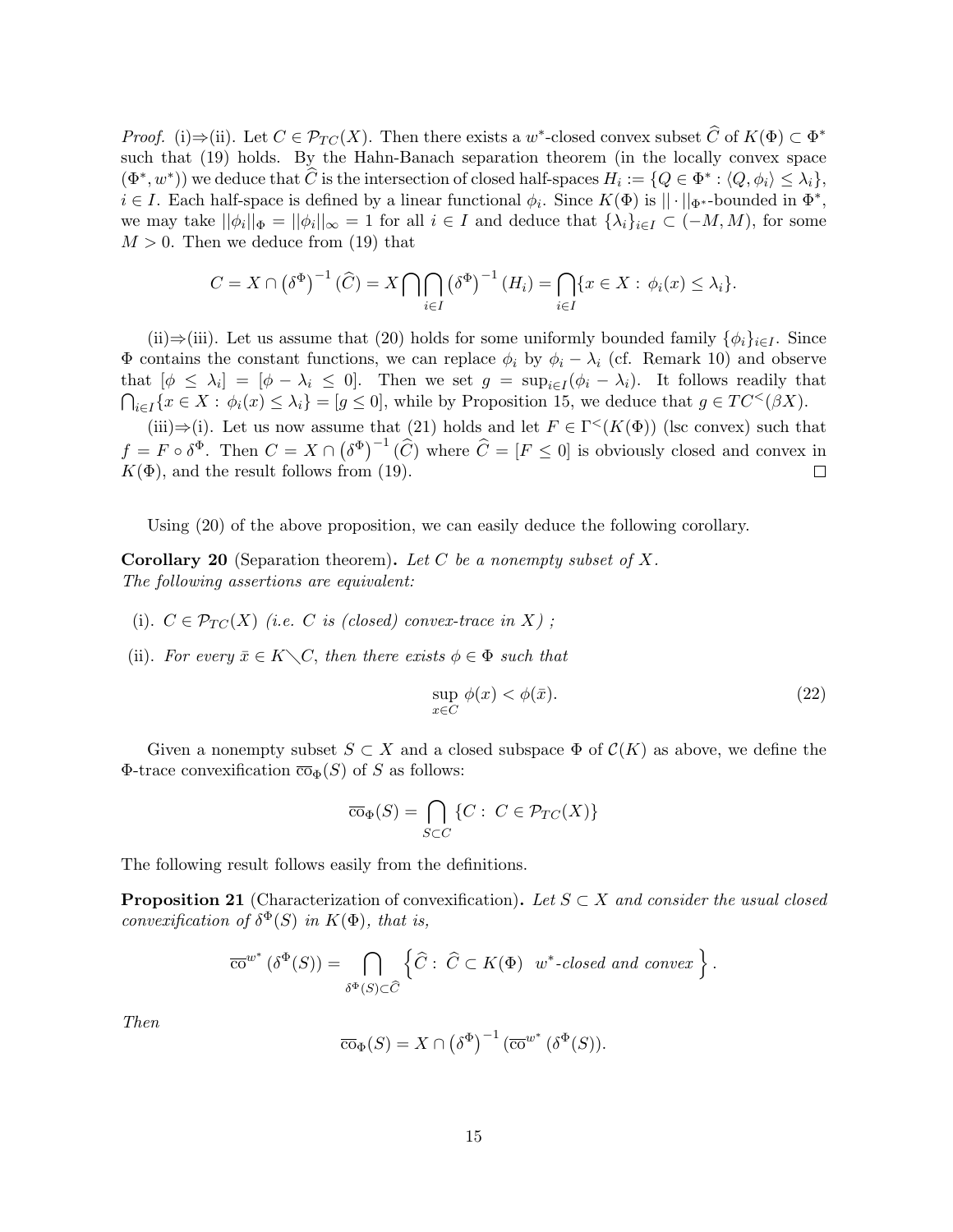#### 3.4.2 Abstract Krein-Milman theorem and relation with Ky Fan convexity

If  $X = K$  is compact, property (ii) of Proposition 19 corresponds to the definition of  $\Phi$ -convexity given by Ky Fan [9]. Therefore Proposition 19 shows that:

– A set C ⊂ K is Φ-convex-trace if and only if it is Φ-convex in the sense of Ky Fan.

Before we proceed, let us recall the classical Krein-Milman theorem in a locally convex space E. For  $x, y \in E$ , we define the open segment  $(x, y) := \{tx + (1-t)y : t \in (0,1)\} \subset E$ . We first recall the definition of an extreme point.

**Definition 22** (Extreme point). Let S be a nonempty subset of a locally convex space E. We say that  $\bar{p} \in S$  is an *extreme* point of S if whenever  $\bar{p} \in (p_1, p_2)$ , with  $p_1, p_2 \in C$ , it holds  $p_1 = p_2 = \bar{p}$ . We denote by  $\text{Ext}(S)$  the set of all extreme points of S.

Recall that the Krein-Milman theorem asserts that if  $C$  is a convex compact subset of a locally convex space, then C is the closed convex hull of its extreme points, that is,  $C = \overline{\text{co}}(\text{Ext}(C)).$ A more precise version asserts that for any nonempty subset  $A$  of  $C$  it holds:

$$
\overline{\mathrm{co}}(A) = \overline{\mathrm{co}}(\mathrm{Ext}(\overline{A})).
$$

The Krein-Milman theorem has a partial converse known as Milman's theorem (see [16] eg.) which states that if A is a subset of C and the closed convex hull of A is all of C, then every extreme point of  $C$  belongs to the closure of  $A$ , that is,

$$
(A \subset C; C = \overline{\text{co}}(A)) \Longrightarrow \text{Ext}(C) \subset \overline{A}.
$$

We shall now see that the above results can be naturally stated for Φ-convex-trace subsets of a completely regular topological space  $X$ . To this end, let us start with the following definition which extends the notion of an extreme point in this topological setting.

**Definition 23** ( $\Phi$ -extreme point). Let X be completely regular topological space and  $S \subset X$ . A point  $x \in S$  is called  $\Phi$ -extreme in S if  $\delta_x^{\Phi} = \delta^{\Phi}(x)$  is an extreme point of  $\overline{co}^{w^*}(\delta^{\Phi}(S))$ . We denote by  $\text{Ext}_{\Phi}(S)$  the set of all  $\Phi$ -extreme points of S.

We shall now show that the Krein-Milman theorem holds true in our abstract setting.

**Theorem 24** (Abstract Krein-Milman theorem). Let  $S \subset X$  be a compact set. Then,

$$
\overline{\operatorname{\mathrm{co}}}_{\Phi}(S) = \overline{\operatorname{\mathrm{co}}}_{\Phi}(\operatorname{Ext}_{\Phi}(S)).
$$

Therefore, if  $C \subset X$  is compact and  $\Phi$ -trace convex, then  $C = \overline{\text{co}}_{\Phi}(\text{Ext}_{\Phi}(C)).$ 

In other words, a compact  $\Phi$ -convex trace set is the  $\Phi$ -convex hull of its  $\Phi$ -extreme points.

*Proof.* Applying the Krein-Milman theorem in the locally convex space  $(\Phi^*, w^*)$  for the convex compact set  $C := \overline{\text{co}}^{w^*} (\delta^{\Phi}(S)) \subset K(\Phi)$  we have that

$$
\overline{\mathrm{co}}^{w^*}\left(\delta^{\Phi}(S)\right) = \overline{\mathrm{co}}^{w^*}\left(\mathrm{Ext}(\overline{\mathrm{co}}^{w^*}\left(\delta^{\Phi}(S)\right)\right).
$$

On the other hand, by the partial converse of the Krein-Milman theorem (Milman's theorem), setting  $A = \delta^{\Phi}(S)$  we deduce that

$$
\operatorname{Ext}(\overline{\operatorname{co}}^{w^*}\left({\delta}^{\Phi}(S)\right)\subset\overline{{\delta}^{\Phi}(S)}^{w^*}={\delta}^{\Phi}(S).
$$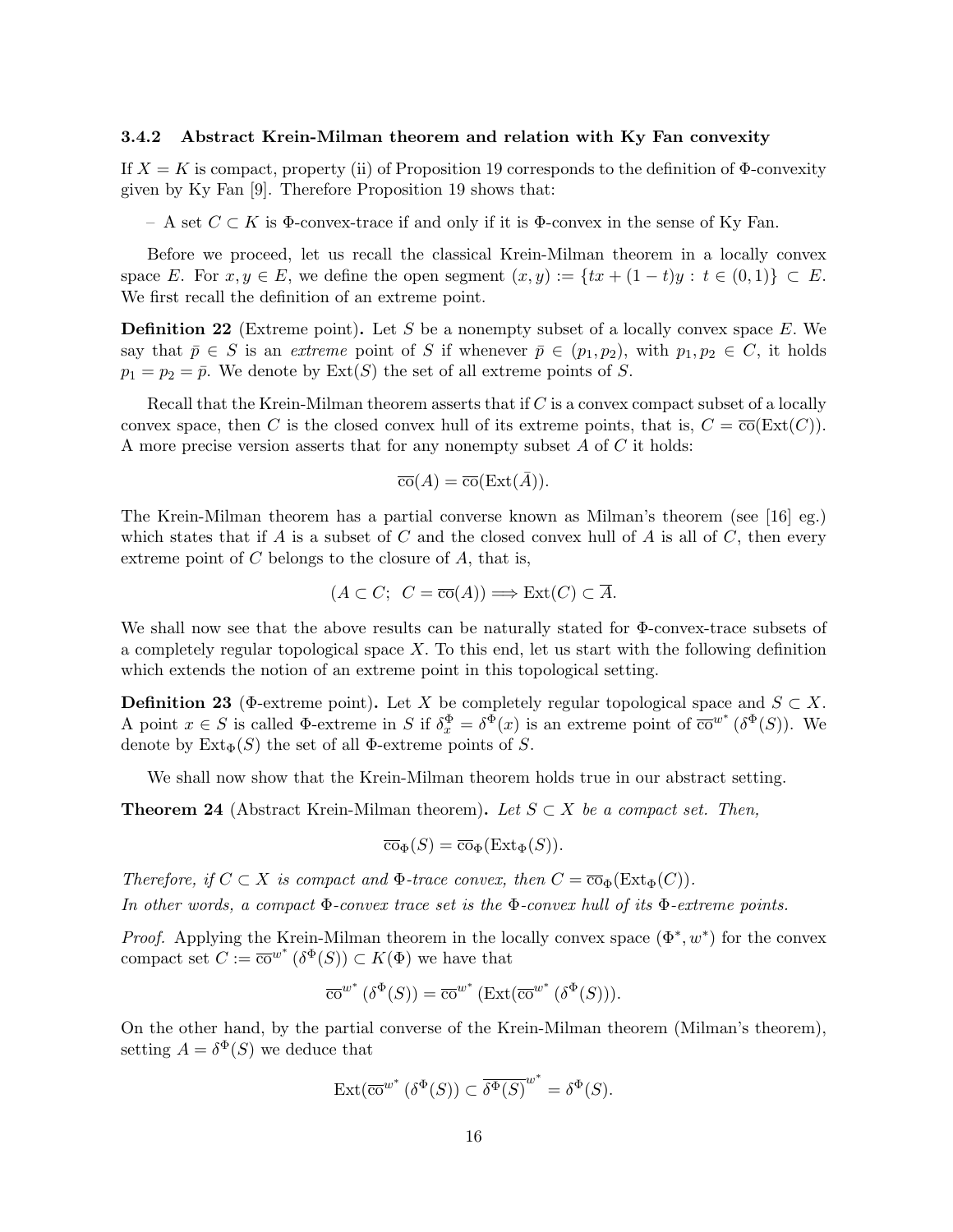It follows from the definition of Φ-extreme points that

$$
Ext(\overline{\text{co}}^{w^*}(\delta^{\Phi}(S))) = \delta^{\Phi}(Ext_{\Phi}(S)).
$$

Using Proposition 21, the Krein-Milman theorem and the above equality, we have

$$
\overline{\mathrm{co}}_{\Phi}(S) = X \cap (\delta^{\Phi})^{-1} (\overline{\mathrm{co}}^{w^*} (\delta^{\Phi}(S)))
$$
  
\n
$$
= X \cap (\delta^{\Phi})^{-1} (\overline{\mathrm{co}}^{w^*} (\mathrm{Ext}(\overline{\mathrm{co}}^{w^*} (\delta^{\Phi}(S))))
$$
  
\n
$$
= X \cap (\delta^{\Phi})^{-1} (\overline{\mathrm{co}}^{w^*} (\delta^{\Phi} (\mathrm{Ext}_{\Phi}(S))))
$$
  
\n
$$
= \overline{\mathrm{co}}_{\Phi} (\mathrm{Ext}_{\Phi}(S)).
$$

This gives the first part of the theorem. For the second part, if C is assumed compact and  $\Phi$ -convex trace, then  $C = \overline{\mathrm{co}}_{\Phi}(C)$  and the conclusion follows from the first part.  $\Box$ 

**Corollary 25.** Let K be a compact Hausdorff topological space and  $\Phi$  be a closed subspace of  $\mathcal{C}(K)$  containing the constant functions and separating points in K. Then, we have

$$
K = \overline{\text{co}}_{\Phi}(\partial_{\Phi}(K)).
$$

*Proof.* Comparing Definition 23 with (9) we easily see that  $x \in \text{Ext}_{\Phi}(K)$  if and only if  $x \in \partial_{\Phi}(K)$ . In other words, the  $\Phi$ -extreme points of K and the elements of the Choquet boundary of K are the same. On the other hand, the set K is trivially  $\Phi$ -trace convex, since  $K(\Phi)$  is convex compact and  $\delta^{\Phi}(K) = \delta^{\Phi}(K) \cap K(\Phi)$ . The conlusion is straightforward from Theorem 24.  $\Box$ 

Remark 26 (Comparison with the Ky Fan theory). According to the Ky Fan theory ([9], [14]), given  $y, z \in K$ , the  $\Phi$ -segment  $[y, z]_{\Phi}$  is defined to be the set of all  $x \in K$  such that for any  $\phi \in \Phi$  the following implication holds:

$$
\phi(x) \le \min\{\phi(y), \phi(z)\} \Longrightarrow \phi(x) = \phi(x) = \phi(y). \tag{23}
$$

Then a point  $x \in K$  is called  $\Phi$ -extreme (in the sense of Ky Fan) for the compact set K if whenever  $x \in [y, z]_{\Phi}$  for  $y, z \in K$ , it holds  $x = y = z$ . We now prove the following claim.

Claim. Every Φ-extreme point of K (cf. Definition 23) is Φ-extreme in the sense of Ky Fan. *Proof of the Claim.* Indeed, by (9) we have  $x \in Ext_{\Phi}(K) \Leftrightarrow \delta_x^{\Phi} \in Ext(K(\Phi))$  (recall that  $K(\Phi) = \overline{\text{co}}^{w^*}(\delta^{\Phi}(K))$ . Let us assume, towards a contradiction, that  $x \in \text{Ext}_{\Phi}(K)$  and  $x \in$  $[y, z]_{\Phi}$  for some  $y, z \in K$  with  $y \neq x$ . Then if  $z = x$ , since  $\Phi$  separates points in K we get  $\phi(x) = \phi(z) < \phi(y)$  for some  $\phi \in \Phi$ , contradicting (23). If now both y, z are different than x, then in view of (9)  $\delta_x^{\Phi}$  is extreme in  $K(\Phi)$  and consequently  $\delta_x^{\Phi} \notin [\delta_y^{\Phi}, \delta_z^{\Phi}]$  (the usual segment in the w<sup>\*</sup>-compact convex set  $K(\Phi) \subset \Phi^*$ ). By Hahn-Banach theorem (for the  $\sigma(\Phi^*, \Phi)$ -topology of  $\Phi^*$ ) we deduce that for some  $\phi \in \Phi$ ,

$$
\min\{\phi(y),\phi(z)\}=\min\{\langle \delta_y^{\Phi},\phi \rangle,\langle \delta_z^{\Phi},\phi \rangle\}\geq \min_{Q\in[\delta_y^{\Phi},\delta_z^{\Phi}]} \langle Q,\phi \rangle > \langle \delta_x^{\Phi},\phi \rangle = \phi(x),
$$

which again contradicts  $(23)$ . This completes the proof of the claim.

The converse of the claim is not true in general, since Φ-extreme points in the sense of Ky Fan may be numerous. To see this, take for instance  $X = \mathbb{D}$  to be the unit disk of the complex plane and  $\Phi$  be the class of harmonic functions of the open disk, which are continuous on the closed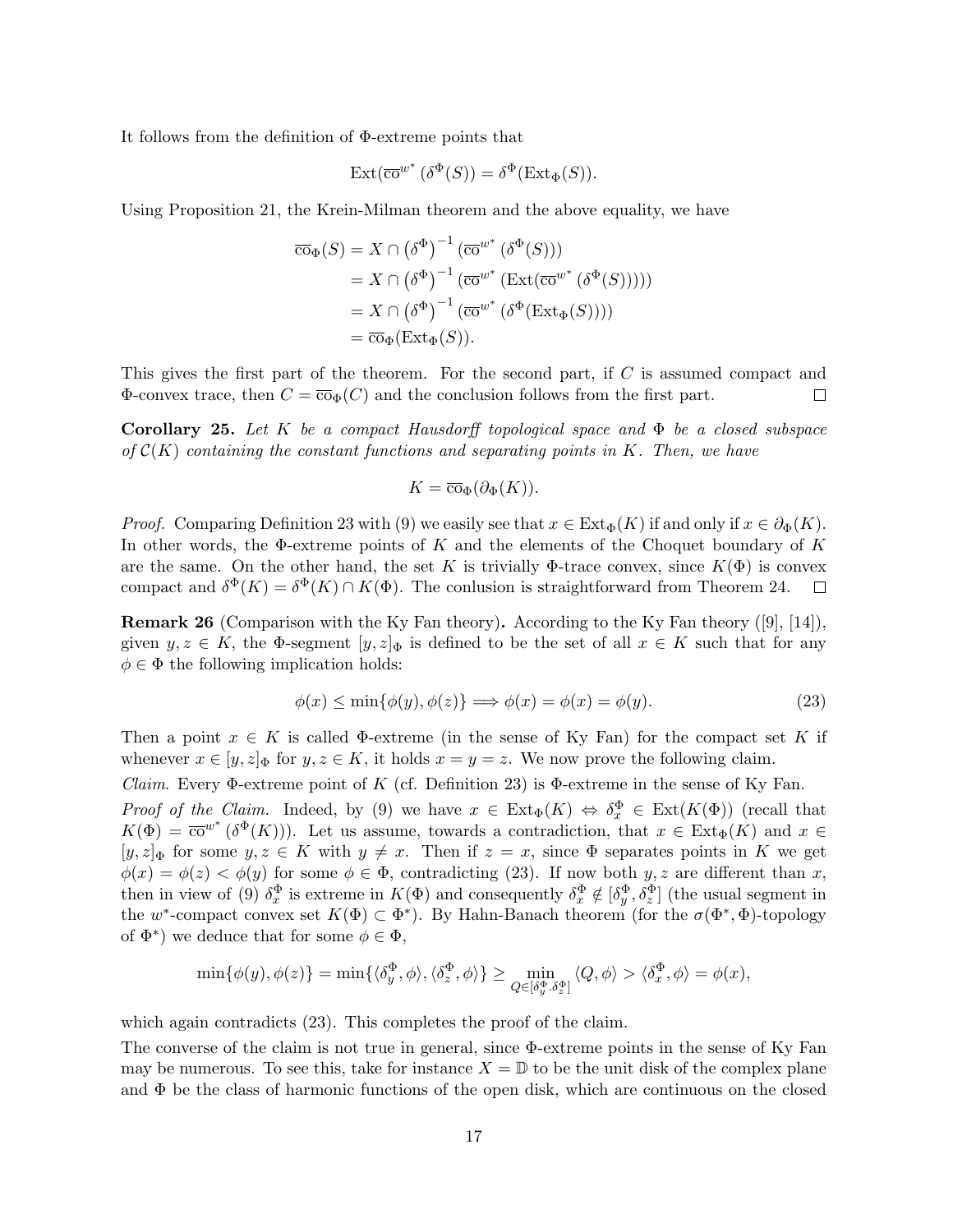disk  $\mathbb D$  (see Subsection 5.2). Then we easily see that all  $\Phi$ -segments are trivial (singletons) and consequently all points of  $\mathbb D$  are extreme (whereas the Choquet boundary of  $\mathbb D$  coincides with the usual topological boundary).

Therefore, Theorem 24 is an enhanced version of the Ky Fan result in [9] (see also [14]).

### 4 Maximum principles for convex-trace functions.

In this section we establish a general version of maximum principle, that goes beyond Choquet convexity, and is adapted to the setting of Definition 8. In particular:

In Subsection 4.1 we establish a maximum principle for upper semicontinuous convex-trace functions on a compact topological space (Theorem 28), generalizing the maximum principle obtained in [13, Section 3.2] in a twofold aspect: the function  $f$  is not necessarily continuous, and the compact  $K$  is not assumed to be metrizable.

In Subsection 4.2 we consider the metrizable case and establish enhanced versions of the maximum principle evoking a family of functions as well as a genericity result.

### 4.1 Maximum principle in topological spaces.

We recall from Corollary 13 that the class of Choquet convex functions coincides with the class of continuous convex-trace functions, while our results are formulated in  $T\mathcal{C}^>(K)$  (upper semicontinuous convex-trace functions). Our results are based on the classical Bauer maximum principle.

Before we proceed, let us introduce the following notation: for a nonempty set C and a function  $f: C \to \mathbb{R}$ , we denote by

$$
C_{\max}(f) := \{ \bar{x} \in C : f(\bar{x}) = \max_{x \in C} f(x) \},
$$

the set of maximizers of f on C. We also denote by  $C_{\min}(f) := C_{\max}(-f)$  the set of minimizers of f on C. Under this notation we have the following result:

**Proposition 27** (Maximizing a convex function on  $K(\Phi)$ ). Let K be a compact space. Let  $F: (K(\Phi), w^*) \to \mathbb{R}$  be an upper semicontinuous convex function. Then, we have that

$$
\max_{Q \in K(\Phi)} F(Q) = \max_{x \in K} (F \circ \delta^{\Phi})(x),
$$

and consequently,

$$
\delta^{\Phi}(K_{\max}(F \circ \delta^{\Phi})) \subset [K(\Phi)]_{\max}(F).
$$

Proof. Using the classical Bauer theorem, we have that

$$
\max_{Q \in K(\Phi)} F(Q) = \max_{Q \in \text{Ext}(K(\Phi))} F(Q).
$$

Since  $\text{Ext}(K(\Phi)) = \delta^{\Phi}(\partial_{\Phi}(K)) \subset \delta^{\Phi}(K)$ , it follows that

$$
\max_{Q \in K(\Phi)} F(Q) \le \max_{x \in K} (F \circ \delta^{\Phi})(x).
$$

On the other hand, since  $\delta^{\Phi}(K) \subset K(\Phi)$ , the above inequality is in fact an equality. Therefore we have that  $\delta^{\Phi}(K_{\max}(f)) \subset [K(\Phi)]_{\max}(F)$  as asserted.  $\Box$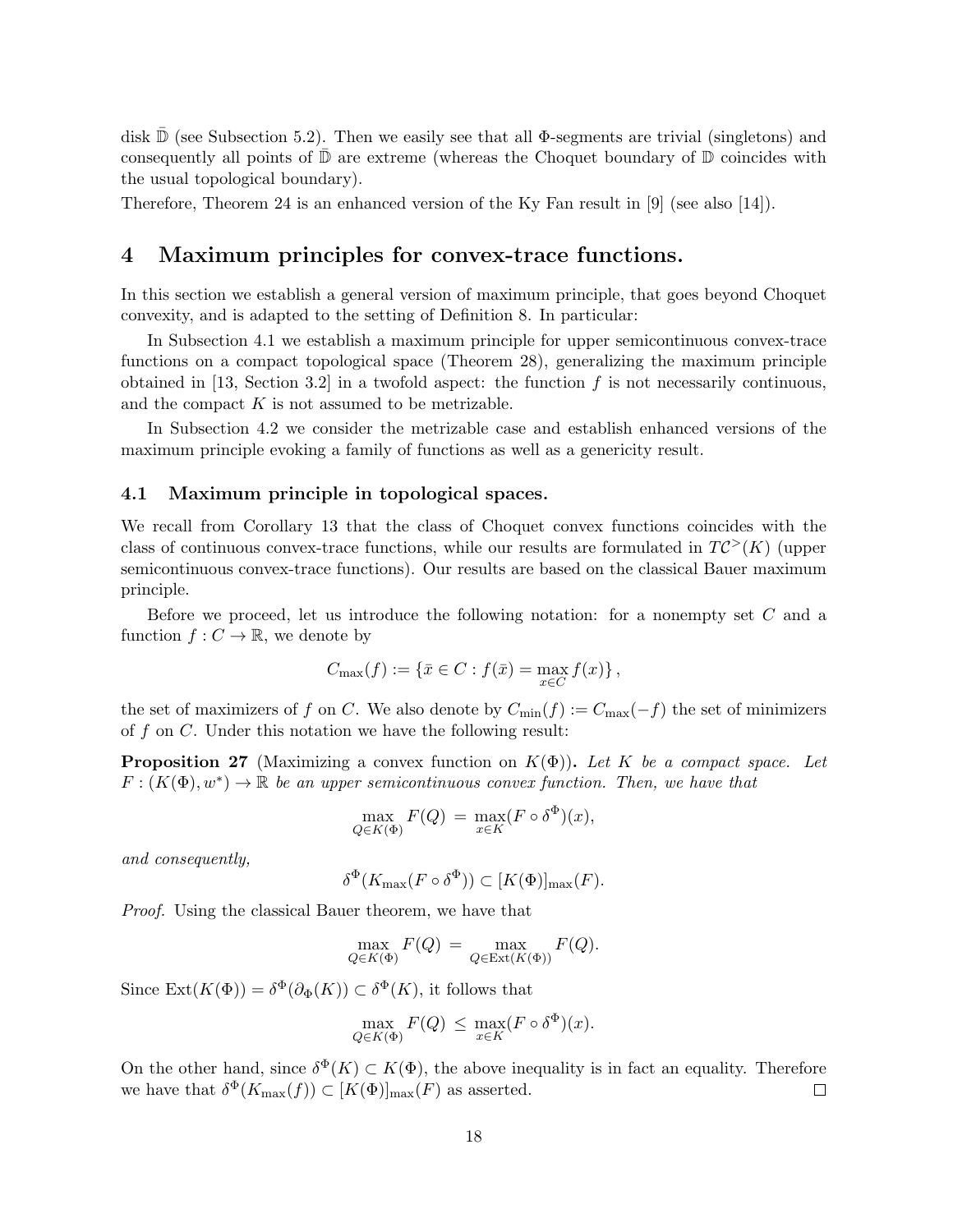We now establish the following result, which extends [13, Maximum principle (page 241)] from the class of Choquet convex functions (which coincides with  $T\mathcal{C}(K)$ ) to the class of usc convex-trace functions  $T\mathcal{C}^>(K)$ .

**Theorem 28** (Bauer maximum principle for usc convex-trace functions). Let K be a compact space and  $f: K \to \mathbb{R}$  be an usc convex-trace function. Then, there exists  $\bar{x} \in \partial_{\Phi}(K)$  such that  $f(\bar{x}) = \max_{x \in K} f(x).$ 

*Proof.* By definition, there exists an upper semicontinuous convex function  $F: (K(\Phi), w^*) \to \mathbb{R}$ such that  $f = F \circ \delta^{\Phi}$ . Applying the classical Bauer theorem to F, there exists  $\widehat{Q} \in \text{Ext}(K(\Phi))$ such that

$$
\max_{Q \in K(\Phi)} F(Q) = F(\widehat{Q}).
$$

Since  $\text{Ext}(K(\Phi)) = \delta^{\Phi}(\partial_{\Phi}(K))$ , there exists  $\bar{x} \in \partial_{\Phi}(K)$  such that  $\hat{Q} = \delta_{\bar{x}}^{\Phi}$ . It follows that

$$
\max_{Q \in K(\Phi)} F(Q) = f(\bar{x}).
$$

 $\Box$ 

Since  $\delta^{\Phi}(K) \subset K(\Phi)$ , the inequality  $\max_{Q \in K(\Phi)} F(Q) \ge \max_{x \in K} f(x)$  holds trivially. The proof is complete.

Theorem 28 yields directly the following result.

**Corollary 29.** Let K be a compact space and  $f: K \to \mathbb{R}$  be an upper semicontinuous convextrace function. If  $f(x) \leq 0$  for all  $x \in \partial_{\Phi}(K)$ , then  $f(x) \leq 0$ , for all  $x \in K$ .

Recalling from (13) the definition of  $\hat{f}$ , and combining Theorem 28 with Theorem 11, we obtain the following corollary.

**Corollary 30.** Let K be a compact space and  $f \in \mathcal{C}(K)$ . Then, there exists  $\bar{x} \in \partial_{\Phi}(K)$  such that  $\widehat{f}(\bar{x}) = \max_{x \in K} \widehat{f}(x)$ .

#### 4.2 The maximum principle for compact metric space.

In this subsection we focus on the case where the compact space  $K$  is metrizable, which in fact, is the usual setting for the notion of Choquet convexity, and the framework considered in [13]. In this case, making use of the metric structure of  $K$  and of the metrizability of the  $w^*$ -topology of  $K(\Phi)$ , and using an adequate version of variational principle, we are going to establish extensions of the Bauer maximum principle in two directions:

- We shall deal with the class  $TC^>(K)$  of upper semicontinuous convex-trace functions (this class contains strictly the class of Choquet convex functions).
- We establish a multi-maximum result evoking a family of functions (Theorem 35), as well as an abstract generic result (Theorem 37).

Let us start by recalling from [2, Lemma 3] the following version of variational principle that we shall use in the sequel.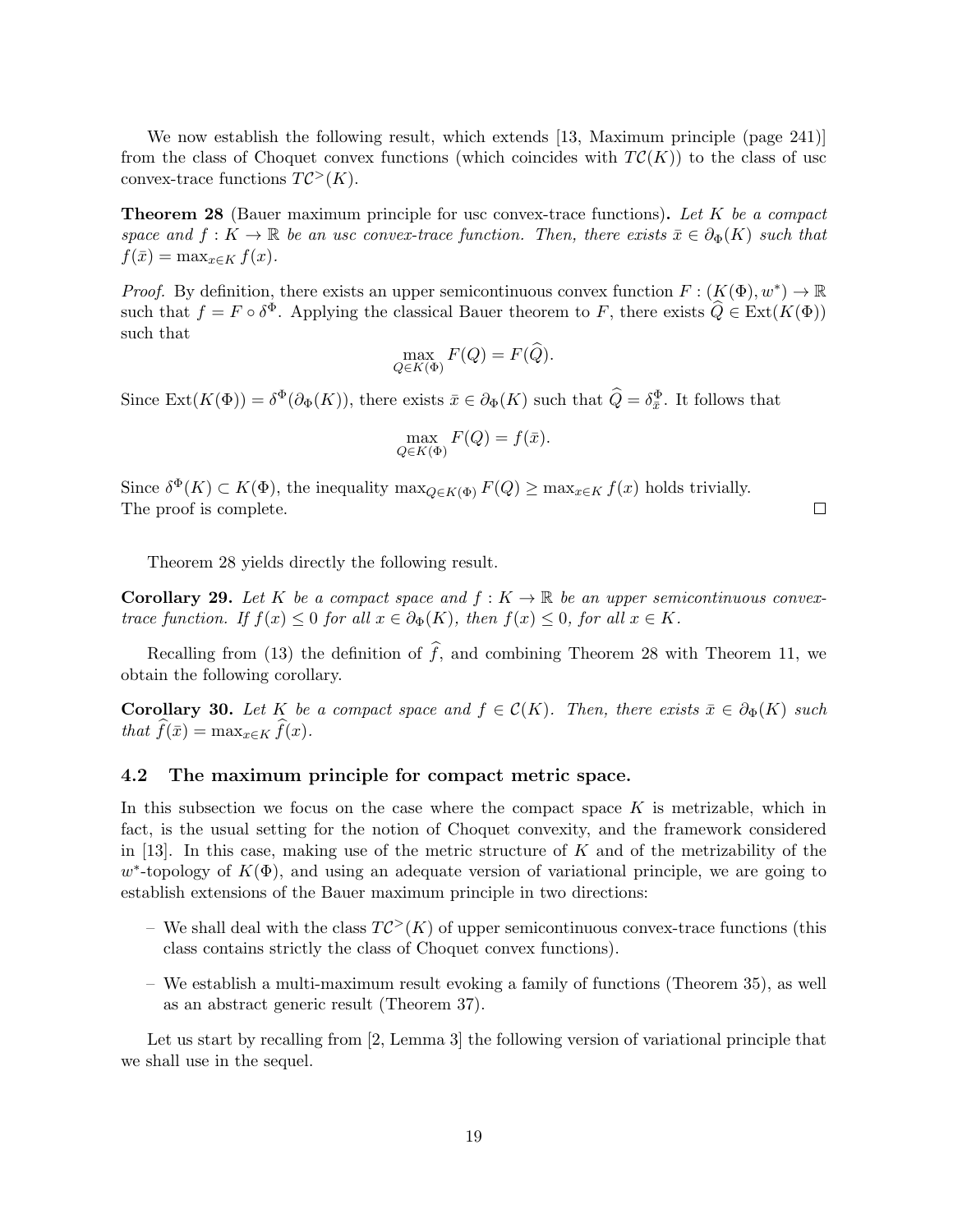**Lemma 31** (Variational Principle). Let  $(K, d)$  be a compact metric space and  $(\Phi, \|.\|_\Phi)$  be a Banach space such that  $\Phi \subset \mathcal{C}(K)$ ,  $\Phi$  separates points in K and for some  $\alpha > 0$  it holds:

$$
\alpha \|\phi\|_{\Phi} \ge \|\phi\|_{\infty}, \quad \text{for all } \phi \in \Phi.
$$

Let  $f:(K,d)\to\mathbb{R}\cup\{+\infty\}$  be a proper lower semicontinuous function. Then, the set

$$
N(f) = \{ \phi \in \Phi : K_{\min}(f - \phi) \text{ is not a singleton } \}
$$

is of first Baire category in Φ.

Before we proceed, let us recall the following definition.

**Definition 32** ( $w^*$ -exposed points). Let E be a locally convex space and S a nonempty  $w^*$ -closed subset of the dual space E. We say that  $\bar{p} \in S$  is  $w^*$ -exposed in S, and denote  $\bar{p} \in w^*$ -Exp $(S)$ , if there exists  $x \in X$  such that

$$
\langle \bar{p}, x \rangle > \langle p, x \rangle
$$
, for all  $p \in S \setminus {\bar{p}}$ .

It is straightforward from Definition 22 and Definition 32 that every  $w^*$ -exposed point is extreme, that is  $w^*$ -Exp(S)  $\subset$  Ext(S). This inclusion might in general be strict.

The classical Krein-Milman theorem ensures the existence of extreme points for convex compact sets. However, in absence of convexity, we cannot in general conclude that  $Ext(S) \neq \emptyset$ . Still, the conclusion holds true if E is a Banach space and  $S \subset E$  is compact for either the norm or the weak topology. But if  $E = X^*$  is a dual Banach space and S is w<sup>\*</sup>-compact, the conclusion could fail. This being said, using Lemma 31 we deduce an important instance of  $w^*$ -compact sets with extreme points by establishing the existence of  $w^*$ -exposed points.

**Lemma 33** (existence of extreme points). Let  $\Phi$  be a Banach space and  $S \subset \Phi^*$  be w<sup>\*</sup>-compact and metrizable. Then  $w^*$ -Exp $(S) \neq \emptyset$  and consequently  $\text{Ext}(S) \neq \emptyset$ .

Proof. Every  $\phi \in \Phi$  can be seen as a continuous function on the compact metric space  $(S, w^*)$ . Set:  $\alpha := \max_{p \in S} ||p|| + 1$ . Then

$$
\|\phi\|_\Phi\,=\,\sup_{p\in\Phi^*}\,|\langle\frac{p}{||p||},\phi\rangle|\;\ge\;\sup_{p\in S}\,|\langle\frac{p}{||p||},\phi\rangle|\;\ge\,\frac{1}{\alpha}\,\sup_{p\in S}\,|\langle p,\phi\rangle|\,=\frac{1}{\alpha}\,\|\phi\|_\infty,
$$

where the last inequality is based on the linearity of  $\phi$ . Since obviously  $\Phi$  separates points in S, we can apply Lemma 31 to the function  $f \equiv 0$  to deduce that for a generic  $\phi \in \Phi$ ,  $-\phi$  attains a unique minimum on S at some point  $\overline{p} \in S$ . This yields that  $\overline{p} \in w^*$ -Exp $(S) \subset \text{Ext}(S)$ . Therefore, both  $w^*$ -Exp(S) and Ext(S) are nonempty.  $\Box$ 

#### 4.2.1 A multi-maximum principle.

Let us first establish the following result, which has an independent interest.

**Lemma 34** (Common extreme maximizer). Let  $\Phi$  be a Banach space and  $C \subset \Phi^*$  be convex  $w^*$ -compact and metrizable. Let  ${F_i}_{i\in I}$  be a nonempty family of real-valued  $w^*$ -usc, convex functions on  $(C, w^*)$  with a common maximizer, that is,

$$
C_{\max}(I) := \bigcap_{i \in I} C_{\max}(F_i) \neq \emptyset.
$$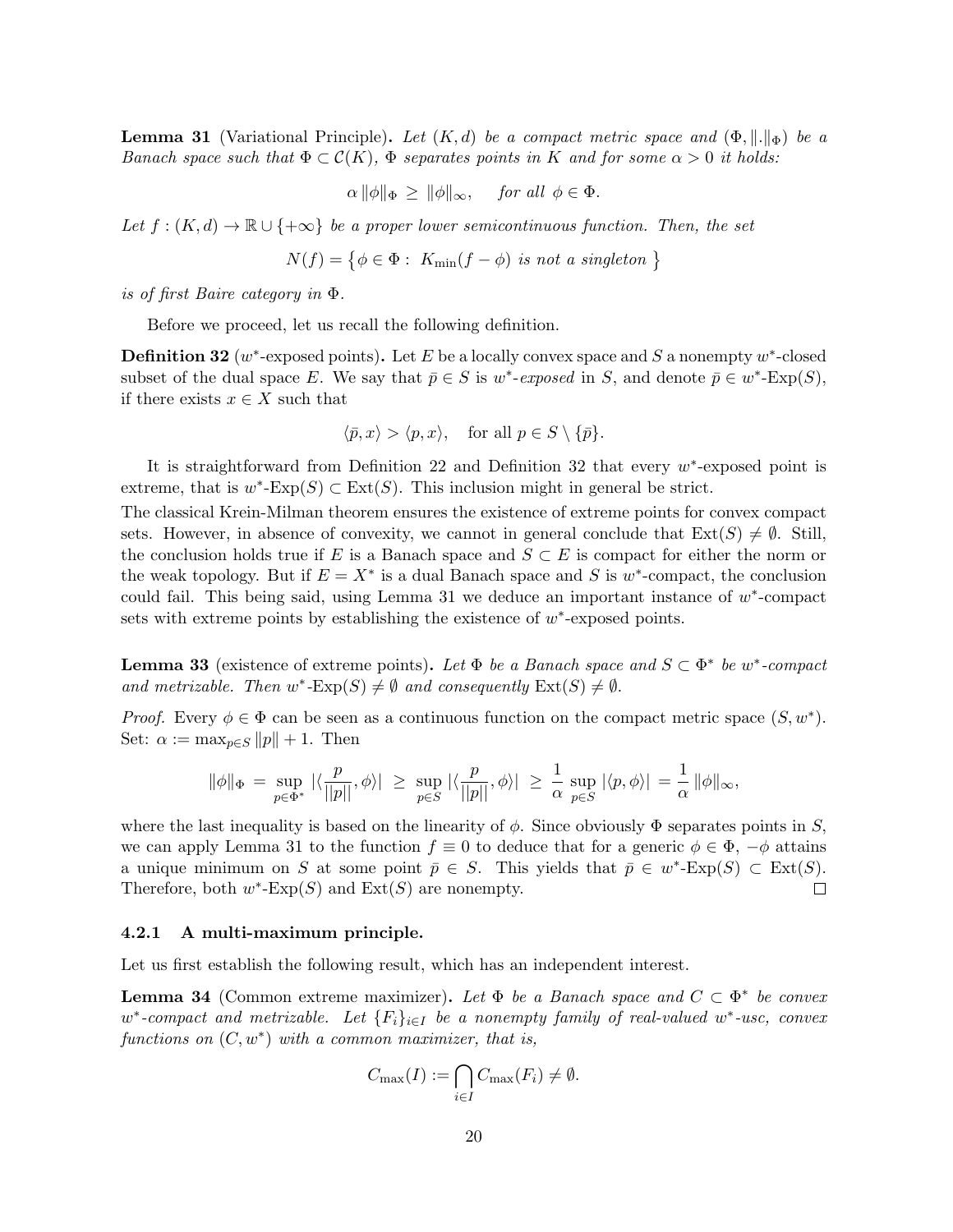Then

$$
w^*-\text{Exp}(C_{\text{max}}(I)) \neq \emptyset
$$
 and  $\text{Ext}(C_{\text{max}}(I)) \subset \text{Ext}(C)$ .

In particular, there exists  $\bar{p} \in \text{Ext}(C)$  such that

$$
F_i(\bar{p}) = \max_{p \in C} F_i(p), \quad \text{for all } i \in I.
$$

*Proof.* Since  $F_i: (C, w^*) \longrightarrow \mathbb{R}$  is usc, the set  $C_{\text{max}}(F_i)$  is nonempty and  $w^*$ -compact in  $\Phi^*$ . By hypothesis,

$$
C_{\max}(I) = \bigcap_{i \in I} C_{\max}(F_i) \neq \emptyset.
$$

Since  $S = C_{\text{max}}(I)$  is nonempty w<sup>\*</sup>-compact and metrizable in  $\Phi^*$ , applying Lemma 33 we deduce that

$$
w^* \text{-} \mathop{\rm Exp}\nolimits(S) \neq \emptyset.
$$

It remains to show that  $\text{Ext}(S) \subset \text{Ext}(C)$ . To this end, let  $\overline{p} \in \text{Ext}(S)$  and assume, towards a contradiction, that there exists  $p_1, p_2 \in C \setminus {\{\overline{p}\}}$  such that  $\overline{p} \in (p_1, p_2)$ . Since  $\overline{p} \in \text{Ext}(S)$ , we may assume with no loss of generality that  $p_1 \in C \setminus S$ . Therefore, there exists  $i_0 \in I$  such that  $p_1 \notin C_{\text{max}}(F_{i_0})$ . It follows that

$$
F_{i_0}(p_1) < \max_{p \in C} F_{i_0}(p) = F_{i_0}(\bar{p})
$$
 and  $F_{i_0}(p_2) \le \max_{p \in C} f_{i_0}(p) = F_{i_0}(\bar{p}),$ 

which contradicts the fact that  $F_{i_0}$  is convex. Thus,  $w^*$ -Exp(S)  $\subset$  Ext(S)  $\subset$  Ext(C) and the conclusion follows.  $\Box$ 

We are now ready to establish the following result which is a generalized version of Bauer's maximum principle. Roughly speaking, whenever a family of usc convex-trace functions on K has at least one common maximizer, then a common maximizer can be found among the points of the Choquet boundary of K.

**Theorem 35.** Let K be a compact metric space and  $\Phi$  a closed subspace of  $\mathcal{C}(K)$  that separates points in K and contains the constant functions. Let further  $\{f_i\}_{i\in I}\subset T\mathcal{C}^>(K,\Phi)$  be such that

$$
K_{\max}(I) := \bigcap_{i \in I} K_{\max}(f_i) \neq \emptyset. \tag{24}
$$

Then, there exists  $\bar{x} \in \partial_{\Phi}(K)$  (Choquet boundary of K) such that

$$
f_i(\bar{x}) = \max_{x \in K} f_i(x), \quad \text{for every } i \in I.
$$

*Proof.* Since K is compact metric space,  $\mathcal{C}(K)$  is separable and so is its closed subspace  $\Phi$ . It follows that the convex w<sup>\*</sup>-compact subset  $K(\Phi)$  of  $\Phi^*$  is metrizable. By Definition 8, for each  $i \in I$  there exists an usc convex function  $F_i : (K(\Phi), w^*) \to \mathbb{R}$  such that  $f_i = F_i \circ \delta^{\Phi}$ . Set  $C := (K(\Phi), w^*)$ . By Proposition 27,  $\delta^{\Phi}(K_{\max}(I)) \subset \bigcap_{i \in I} C_{\max}(F_i)$ , therefore by (24)

$$
C(I) := \bigcap_{i \in I} C_{\max}(F_i) \neq \emptyset.
$$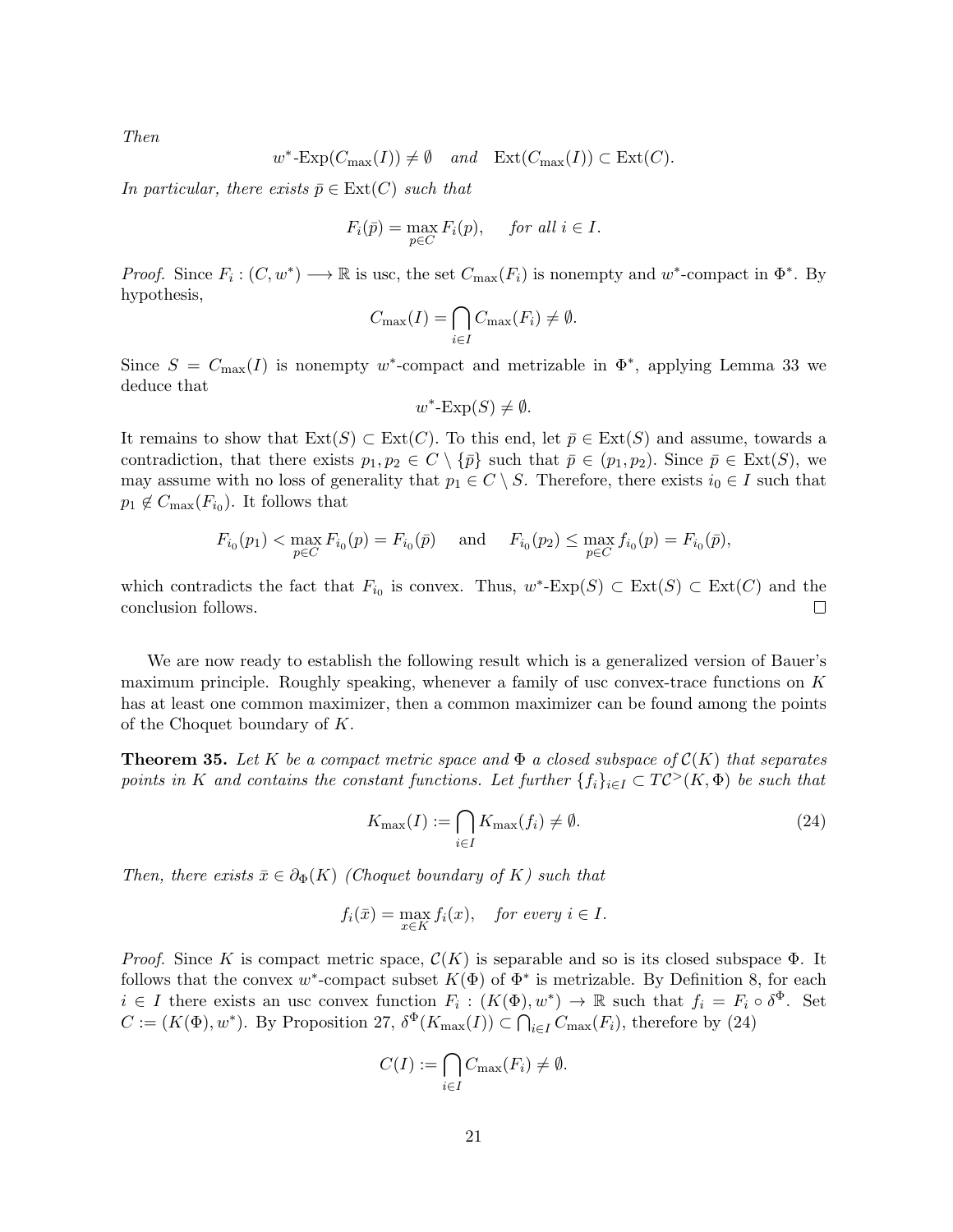Then Lemma 34 yields the existence of a common maximizer

$$
\bar{Q} \in \text{Ext}(K(\Phi)) = \delta^{\Phi}(\partial_{\Phi}(K))
$$

for all usc convex functions  $F_i$ ,  $i \in I$ . Therefore, there exists  $\bar{x} \in \partial_{\Phi}(K)$  such that  $\bar{Q} = \delta_{\bar{x}}^{\Phi}$ . Since

$$
\max_{x \in K} f_i(x) \le \max_{Q \in K(\Phi)} F_i(Q) = F_i(\delta_{\bar{x}}^{\Phi}) = f_i(\bar{x}), \text{ for all } i \in I,
$$

we conclude that  $\bar{x} \in \bigcap_{i \in I} K_{\max}(f_i)$ . Therefore we conclude that  $\bar{x} \in \partial_{\Phi}(K)$  is a common maximizer of all functions  $f_i, i \in I$ .  $\Box$ 

We obtain the following characterization of the Choquet boundary of a compact metric space.

**Corollary 36** (characterization of the Choquet boundary). Let  $K$  be a compact metric space and  $\Phi$  as in Theorem 35. Then

$$
\bar{x} \in \partial_{\Phi}(K) \Longleftrightarrow {\bar{x}} = \bigcap \{ K_{\max}(f) : \bar{x} \in K_{\max}(f), f \in TC^>(K) \}.
$$

Proof. Let us first assume that

$$
\bigcap \left\{ K_{\max}(f) : \bar{x} \in K_{\max}(f), f \in TC^>(K) \right\} = \left\{ \bar{x} \right\}.
$$
\n(25)

Then setting

$$
\mathcal{F} := \{ f \in TC^\triangleright(K) : \ \bar{x} \in K_{\max}(f) \}
$$

we have  $\bigcap_{f\in\mathcal{F}} K_{\max}(f) \neq \emptyset$ . Therefore, by Theorem 35,  $\bigcap_{f\in\mathcal{F}} K_{\max}(f) \cap \partial_{\Phi}(K) \neq \emptyset$  and consequently,  $\bar{x} \in \partial_{\Phi}(K)$ .

Conversely, let  $\bar{x} \in \partial_{\Phi}(K)$ , that is,  $\delta_{\bar{x}} \in \text{Ext}(K(\Phi))$ . We define the function  $F_{\bar{x}} : (K(\Phi), w^*) \to \mathbb{R}$ by  $F_{\bar{x}}(\delta_{\bar{x}})=1$  and  $F_{\bar{x}}(Q)=0$  on  $K(\Phi) \setminus {\delta_{\bar{x}}}$ . Clearly  $F_{\bar{x}}$  is convex and upper semicontinuous on  $(K(\Phi), w^*)$ . It follows that  $f_{\bar{x}} := F_{\bar{x}} \circ \delta^{\Phi} \in TC^{\geq}(K)$  and  $K_{\max}(f_{\bar{x}}) = {\bar{x}}$ , which readily yields (25).  $\Box$ 

### 4.2.2 Generic maximum principle.

In this section we shall establish a generic version of the maximum principle. Similarly to Subsection 4.2.1, we consider a compact metric space  $(K, d)$  and we assume that  $\Phi$  is a closed subspace of  $\mathcal{C}(K)$  that separates points in K and contains the constant functions. In this setting, the Banach space  $\mathcal{C}(K)$  (and a fortiori  $\Phi$ ) is separable and the convex set  $K(\Phi) \subset \Phi^*$  is  $w^*$ compact metrizable. We shall denote by  $d_{\Phi}$  a metric on  $K(\Phi)$  compatible with its w<sup>\*</sup>-topology. Then  $(K(\Phi), d_{\Phi})$  is also a compact metric space.

For any nonempty set X we denote by  $\mathbb{R}^X$  the space of all real-valued functions on X and by  $\rho_{\infty}$  the (complete) metric;

$$
\rho_{\infty}(f,g) := \sup_{x \in X} \frac{|f(x) - g(x)|}{1 + |f(x) - g(x)|}, \quad \text{for all } f, g \in \mathbb{R}^X. \tag{26}
$$

In what follows, we set

$$
\widehat{\Phi} := \{ \widehat{\phi} \in \Phi^{**} : \phi \in \Phi \}, \quad \text{where } \widehat{\phi}(Q) = \langle Q, \phi \rangle, \text{ for all } Q \in \Phi^*.
$$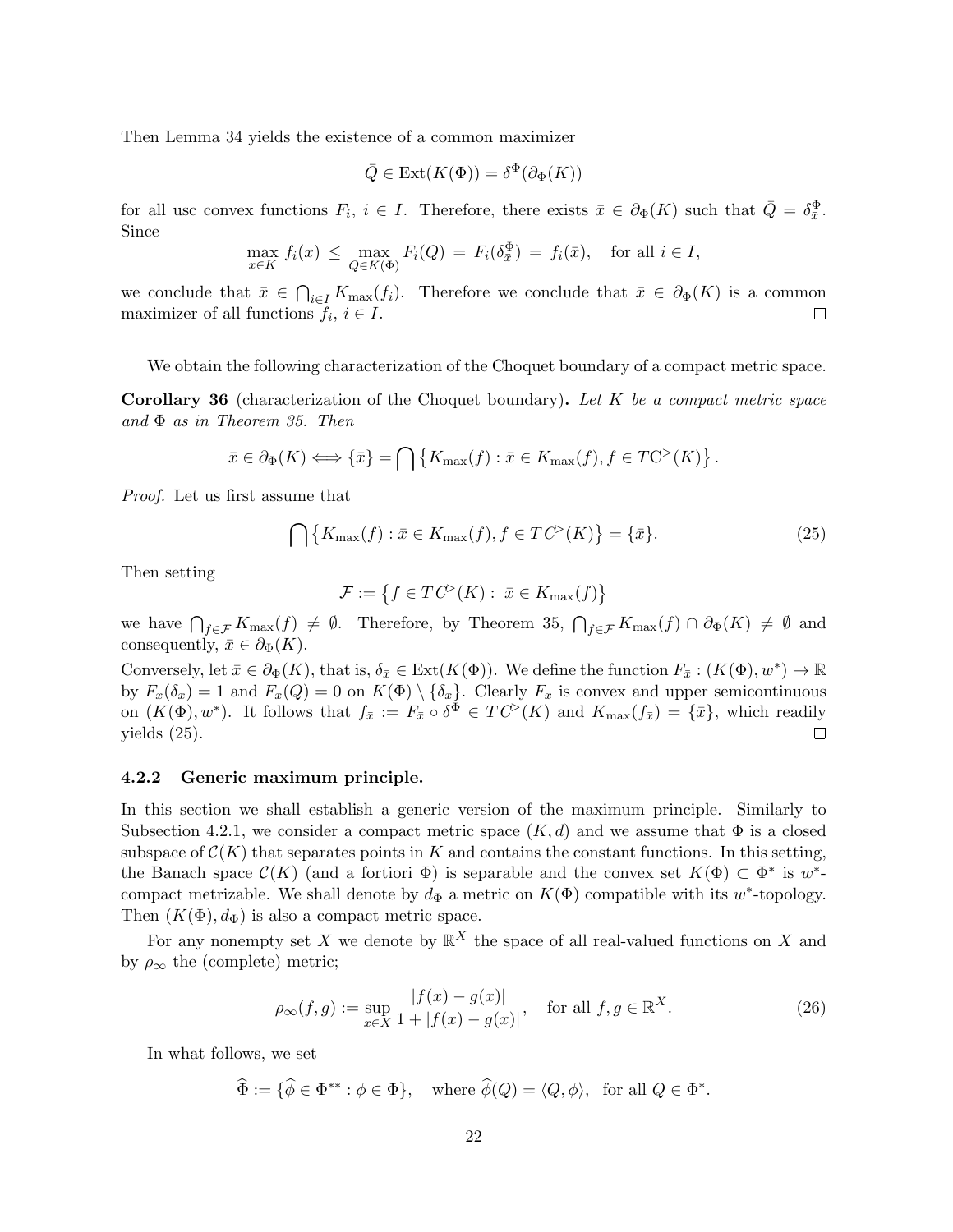Recalling terminology from Definition 8, and dropping dependence on  $\Phi$  in the notation of convex-trace functions, we have:

$$
\Phi \subset \Gamma_{\Phi}(K) = T\mathcal{C}(K) \subset T\mathcal{C}^{>}(K) \quad \text{and} \quad \widehat{\Phi} \subset \Gamma(K(\Phi)) \subset \Gamma^{>}(K(\Phi)).
$$

We also recall from Remark 10 that a subset B of  $T\mathcal{C}^>(K)$  is called  $\Phi$ -stable, if  $\Phi + \mathcal{B} \subset \mathcal{B}$ . Examples of  $\Phi$ -stable subsets of  $TC^>(K)$  are  $\Phi$  itself, the class of Choquet convex functions  $\Gamma_{\Phi}(K) = T\mathcal{C}(K)$  and the set of usc convex-trace functions  $T\mathcal{C}^>(K)$ .

Let us finally notice that Theorem 35 (applied to a family of one element) yields that if a function  $f \in T\mathcal{C}^>(K)$  has a unique maximizer, then this maximizer belongs to the Choquet boundary of K. We are now ready to state the main result of this section.

**Theorem 37** (genericity of unique maximizer). Let  $(K, d)$  be a compact metric space and  $\Phi$ be a closed subspace of  $C(K)$  which separates the points of K. Let B be a  $\Phi$ -stable subset of  $TC^>(K)$ . Then, the set

$$
\mathcal{G} := \{ f \in \mathcal{B} : K_{\max}(f) \text{ is a singleton } \}
$$

is a  $G_{\delta}$  dense subset in  $(\mathcal{B}, \rho_{\infty})$ .

*Proof.* Let us denote by  $\rho_{\infty}$  the metric of uniform convergence on both  $\mathbb{R}^{K(\Phi)}$  and  $\mathbb{R}^{K}$ . Since uniform limits maintain upper semicontinuity and convexity, it follows that the metric space  $(\Gamma^>(K(\Phi)), \rho_{\infty})$  is complete (as a closed subspace of  $(\mathbb{R}^{K(\Phi)}, \rho_{\infty})$ ). A standard argument now shows that  $(T\mathcal{C}^>(K), \rho_\infty)$  is closed in  $(\mathbb{R}^K, \rho_\infty)$  and consequently, it is also complete.

We now consider the following canonical map  $S : (\Gamma^>(K(\Phi)), \rho_\infty) \longrightarrow (T\mathcal{C}^>(K), \rho_\infty)$  defined by  $\mathcal{S}(\widehat{F}) = \widehat{F} \circ \delta^{\Phi}$ . It is easily seen that  $\mathcal S$  is surjective and 1-Lipschitz. Moreover, it is easy to see that there exists  $\mathcal{A} \subset \Gamma^{>}(K(\Phi))$  such that  $\mathcal{B} = \mathcal{S}(\mathcal{A})$  and  $\widehat{\Phi} + \mathcal{A} \subset \mathcal{A}$  (that is,  $\mathcal{A}$  is a  $\widehat{\Phi}$ -stable subset of  $\Gamma$  above  $(K(\Phi)))$ .

*Claim.* The set  $\mathcal{D} := \left\{ \widehat{F} \in \mathcal{A} : \widehat{F}$  has unique maximum on  $K(\Phi) \right\}$  is  $G_{\delta}$  dense in  $(\mathcal{A}, \rho_{\infty})$ .

*Proof of the Claim.* For  $n \geq 1$ , we set:

$$
\widehat{\mathcal{U}}_n := \left\{ \widehat{F} \in \mathcal{A}; \ \exists Q_n \in K(\Phi) \ \text{ with } \widehat{F}(Q_n) > \sup_{Q \in K(\Phi): d_{\Phi}(Q, Q_n) \geq \frac{1}{n}} \widehat{F}(Q) \right\}.
$$

It is easy to see that  $\mathcal{U}_n$  is an open subset of  $(\mathcal{A}, \rho_{\infty})$  for all  $n \geq 1$ , and  $\mathcal{D} := \bigcap_{n \geq 1} \mathcal{U}_n$ . Thanks to Lemma 31 (applied to the compact metric space  $(K(\Phi), d_{\Phi})$  and the subspace  $(\widehat{\Phi}, \|\cdot\|_{\infty})$  of  $\mathcal{C}(K(\Phi))$ , for every  $0 < \varepsilon < 1$  and  $\widehat{F} \in \mathcal{A}$ , there exists a function  $\phi \in \Phi$  such that  $\rho_{\infty}(\widehat{\phi}, 0) < \varepsilon$ and  $-F-\phi$  attains a unique minimum on  $K(\Phi)$ . Let us denote by  $Q_0 \in K(\Phi)$  this unique minimizer. Then we deduce that  $G := \overline{F} + \phi \in \bigcap_{n \geq 1} \mathcal{U}_n$  (we take  $Q_n = Q_0$ , for all  $n \geq 1$ ) and  $\rho_{\infty}(\widehat{G}, \widehat{F}) < \varepsilon$ . Thus the  $G_{\delta}$ -set  $\mathcal D$  is dense in  $(\mathcal A, \rho_{\infty})$  and the claim follows.

From the classical Bauer theorem, the unique maximizer of every usc convex function  $\widehat{F} \in$  $\mathcal{D} \subset \Gamma^{\geq}(K(\Phi))$  is necessarily an extreme point of  $K(\Phi)$ . Then by Proposition 27 we deduce that for every  $\widehat{F} \in \mathcal{D}$ , the usc convex-trace function  $\mathcal{S}(\widehat{F}) = \widehat{F} \circ \delta^{\Phi}$  has a unique maximum on K, which is necessarily attained at a point in the Choquet boundary  $\partial_{\Phi}(K)$ . Since

$$
\mathcal{D} \subset \left\{\widehat{F} \in \mathcal{A} : K_{\max}\left(\mathcal{S}(\widehat{F})\right) \text{ singleton}\right\},\
$$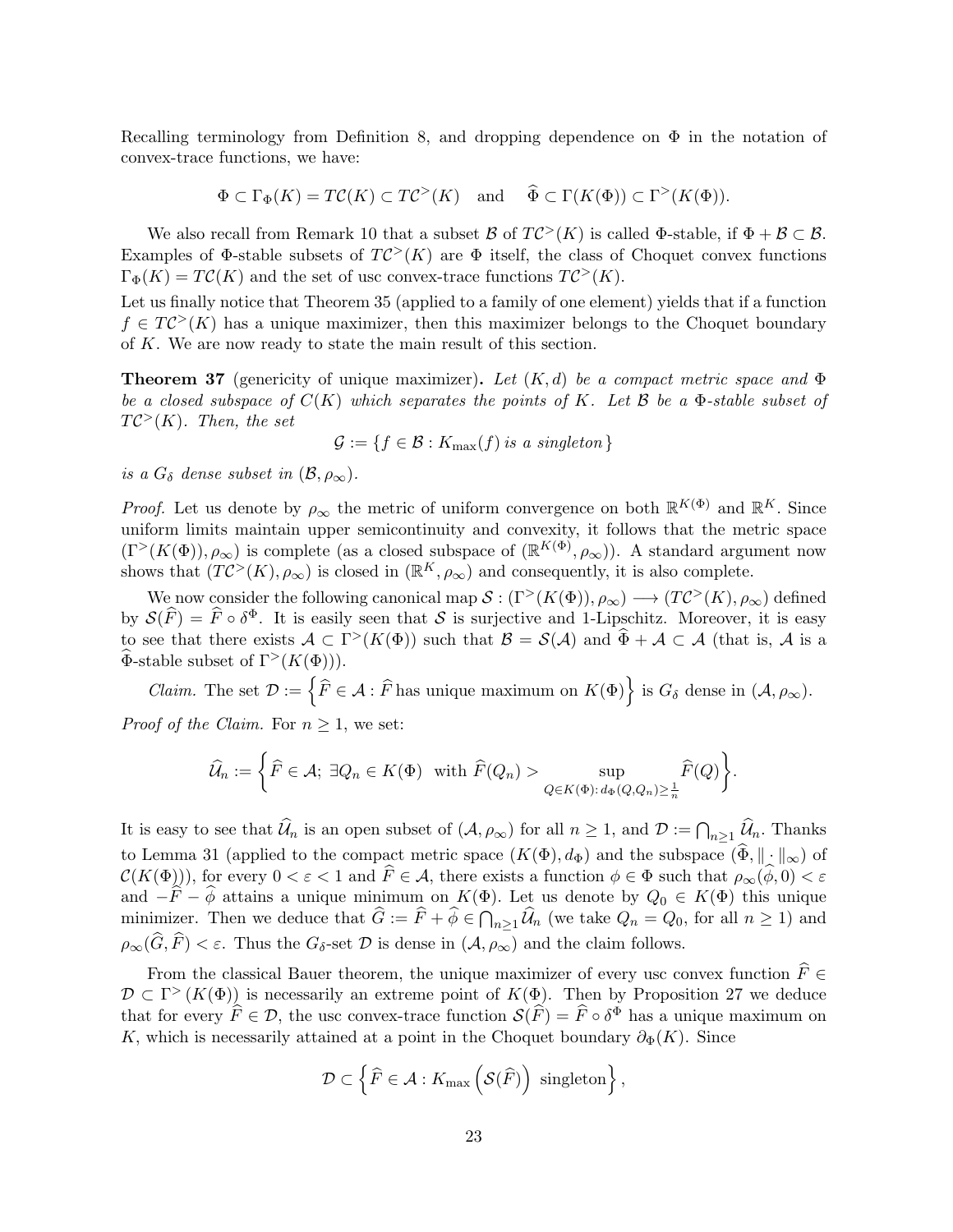we obtain readily that  $S(\mathcal{D}) \subset \mathcal{G}$ . Since S is a Lipschitz surjective map and D is dense in  $(\mathcal{A}, \rho_{\infty})$ , we deduce that G is dense in  $(\mathcal{B}, \rho_{\infty})$ . Moreover G is a  $G_{\delta}$  subset of  $(T\mathcal{C}^>(K), \rho_{\infty})$  since it can be written as  $\mathcal{G} = \bigcap_{n \geq 1} \mathcal{U}_n$ , where

$$
\mathcal{U}_n := \left\{ f \in \mathcal{B}; \ \exists x_n \in K \ f(x_n) > \sup_{x \in K: d(x, x_n) \ge \frac{1}{n}} f(x) \right\},\
$$

is open in  $(\mathcal{B}, \rho_{\infty})$  for each  $n \geq 1$ . This completes the proof.

It follows from the above result, by taking  $\mathcal{B} = T\mathcal{C}^>(K)$ , that a generic upper semicontinuous convex-trace function on  $K$  attains a unique maximum (necessarily at a point of the Choquet boundary). By taking  $\mathcal{B} = \Gamma_{\Phi}(K)$ , we obtain the same conclusion for a generic Choquet-convex function. Both results are new and together with Theorem 35 provide generalized version of the classical Bauer maximum principle.

### 5 Examples.

In this section we provide three examples-schemes to illustrate this theory. In the first example (Subsection 5.1) we show how the Choquet boundary of the closed interval  $[0,1]$  may change depending on the choice of  $\Phi$ . In particular, every closed subset of [0, 1] that contains the extreme points  $\{0,1\}$  can be identified to the Choquet boundary of  $[0,1]$  under an adequate choice of the space  $\Phi \subset \mathcal{C}([0,1])$ . In the second example (Subsection 5.2) we deal with the unit disk of the complex plane. Then the class of convex-trace functions consists of the subharmonic functions, if  $\Phi$  is taken to be the harmonic functions. We describe the convex-traces subsets of the disk using Runge's approximation theorem as well as the maximum principle for harmonic functions. Finally, in Subsection 5.3 we illustrate trace-convexity for subsets of the set of natural numbers N (with its discrete topology).

### 5.1 Choquet boundaries of  $[0, 1]$ .

Let us first notice that in view of Definition 23 and relation (9), the set  $\text{Ext}_{\Phi}(K)$  of  $\Phi$ -extreme points of K coincides with the  $\Phi$ -Choquet boundary of K (see also the proof of Corollary 25).

We shall now describe the  $\Phi$ -Choquet boundary of the closed interval  $K = [0, 1]$ , under various choices of closed subspaces  $\Phi \subset \mathcal{C}([0,1]).$ 

(i). Let us first consider the case  $\Phi = Aff([0, 1])$ . In this case we have (cf. Remark 6)

 $\partial_{\Phi}([0,1]) = \partial([0,1]) = \{0,1\}$  and  $\Gamma_{\Phi}([0,1]) = \Gamma([0,1]),$ 

that is, the Choquet boundary coincides with the usual boundary and the class of Choquet functions coincides with the class of convex continuous functions on [0, 1].

(ii). Let  $\Delta \subset [0,1]$  be the usual Cantor set. Then  $[0,1] \setminus \Delta = \bigcup_{n \geq 1} (a_n, b_n)$  with  $\{a_n\}_n$ ,  ${b_n}_n \subset \Delta$ . Then defining

$$
\Phi_{\Delta} := \left\{ \phi \in C([0,1]: \phi|_{[a_n,b_n]} \text{ affine, for all } n \geq 1 \right\},\
$$

 $\Box$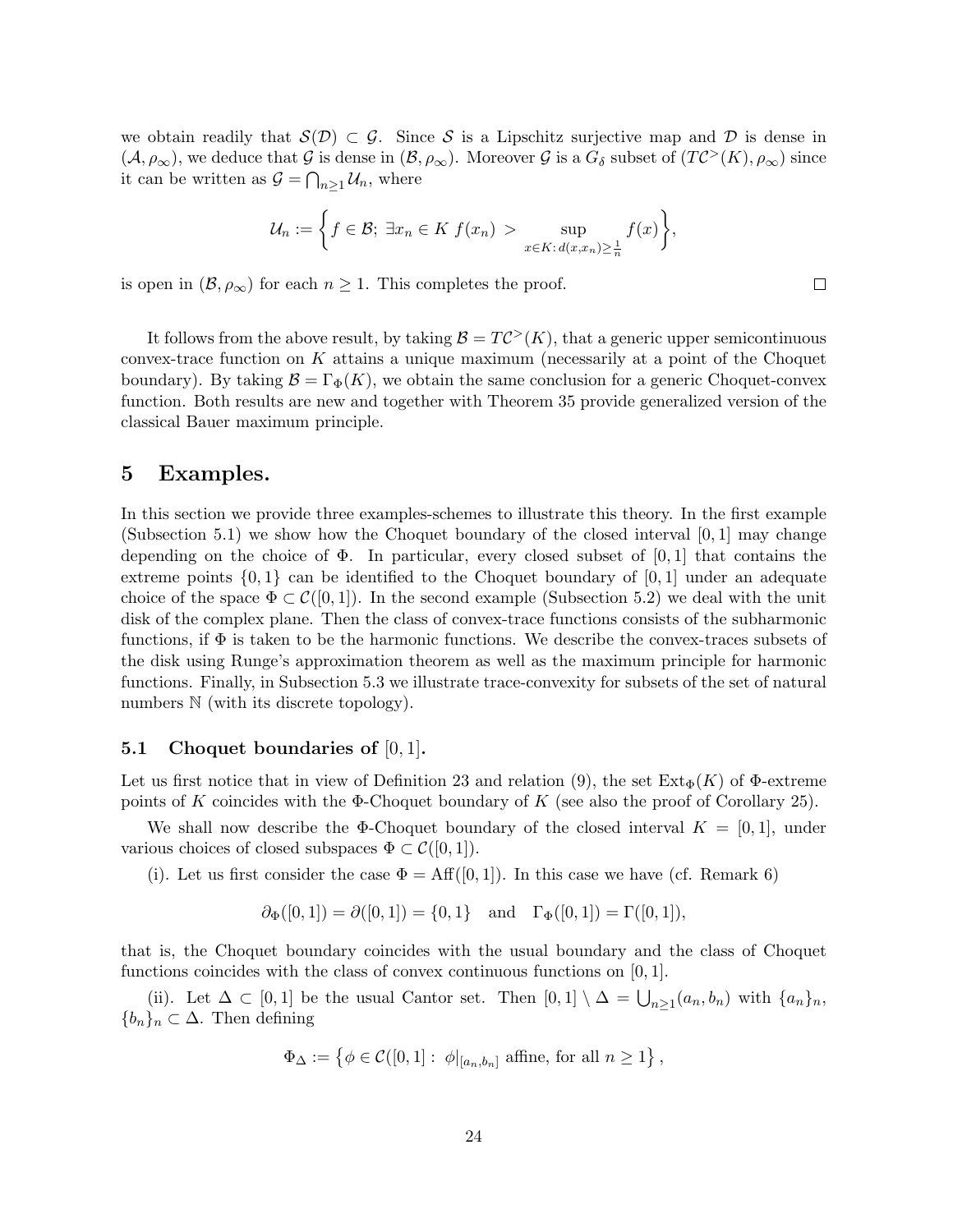we obtain that the Cantor set  $\Delta$  becomes the  $\Phi_{\Delta}$ -Choquet boundary of [0, 1], that is,

$$
\partial_{\Phi_{\Delta}}([0,1]) = \Delta.
$$

Indeed, if  $x \in [0,1] \setminus \Delta$ , then there exists  $n_0 \geq 1$  such that  $x \in (a_{n_0}, b_{n_0})$  and consequently  $x = ta_{n_0} + (1-t)b_{n_0}$ , for some  $t \in (0,1)$ . We set

$$
\mu:=t\delta_{a_{n_0}}+(1-t)\delta_{b_{n_0}}\in\mathcal{M}^1([0,1]).
$$

Since every  $\phi \in \Phi_{\Delta}$  is affine on  $[a_n, b_n]$  we obtain

$$
\langle \mu.\phi \rangle = t\phi(a_{n_0}) + (1-t)\phi(b_{n_0}) = \phi(x) = \langle \delta_x.\phi \rangle,
$$

yielding  $\mu \sim \delta_x$  and consequently  $x \notin \partial_{\Phi_{\Delta}}([0,1])$ . On the other hand, if  $x \in \Delta$ , then x is the unique maximum of the function  $\phi \in \Phi_{\Delta}$  defined by  $\phi(t) = -|t - x|, t \in [0, 1]$ . Therefore,  $x \in \partial_{\Phi_{\Delta}}([0,1]).$ 

Remark. The above proof works in the same way for any closed subset  $F$  of  $[0, 1]$  that contains the extreme points  $\{0,1\}$ . Therefore, any such closed subset is the  $\Phi$ -Choquet boundary of  $[0,1]$ under an adequate choice of Φ.

(iii). Let us now take  $\Phi = \mathcal{C}[0, 1]$ . Then every point of  $[0, 1]$  belongs to the Choquet-boundary (i.e.  $\partial_{\Phi}([0,1]) = [0,1]$ ) and every continuous function is Φ-Choquet convex.

### 5.2 Harmonic functions on the disk.

In this subsection we shall deal with harmonic functions on the unit disk. For prerequisites in complex analysis, as well as for notions and results that will be evoked in this section we refer the reader to [10].

Let  $\mathbb{D} := \{z \in \mathbb{C} : |z| < 1\}$  denote the open disk of the complex plane and  $K = \bar{\mathbb{D}}$  its closure. We set:

 $\Phi = \{u : \bar{\mathbb{D}} \to \mathbb{R} \text{ continuous}, u|_{\mathbb{D}} \text{ harmonic}\}.$ 

In this case, the class of Choquet-convex functions  $\Gamma_{\Phi}(K) = T\mathcal{C}(K)$  coincides with the continuous subharmonic functions on  $\mathbb{D}$ , while  $TC^>(K)$  corresponds to the class of upper semicontinuous subharmonique functions.

Let us now recall that subharmonique functions satisfy the *maximum principle*, that is, the maximum of any subharmonic function  $u$  over any set is attained at the boundary of the set. Combining this with Corollary 36 we deduce that the Choquet boundary  $\partial_{\Phi} \bar{\mathbb{D}}$  of  $\bar{\mathbb{D}}$  is contained in  $\partial \mathbb{D} := \{z \in \mathbb{C} : |z| = 1\}$ . On the other hand, any  $\overline{z} \in \partial \mathbb{D}$  is the unique maximizer of some  $\phi \in \Phi$  (to see this, it suffices to take any  $h \in \mathcal{C}(\partial \mathbb{D})$  with strict maximum at  $\bar{z}$  and obtain  $\phi$  as the unique solution of the Laplace equation  $\Delta u = 0$  on D with  $u|_{\partial \bar{\mathbb{D}}} = h$ . Therefore, in view of Theorem 35 (applied to one function) we deduce:

$$
\partial_{\Phi} \bar{\mathbb{D}} = \partial \mathbb{D} = \{ z \in \mathbb{C} : |z| = 1 \}.
$$

We shall now describe the convex-trace subsets of  $\mathbb{D}$ . We shall need the following lemma.

**Lemma 38.** Let U be a nonempty open simply connected subset of  $\mathbb{D}$  such that  $U \subset \mathbb{D}$ . Then the (closed) set  $\overline{\mathcal{U}}$  is convex-trace in  $\mathbb{D}$ .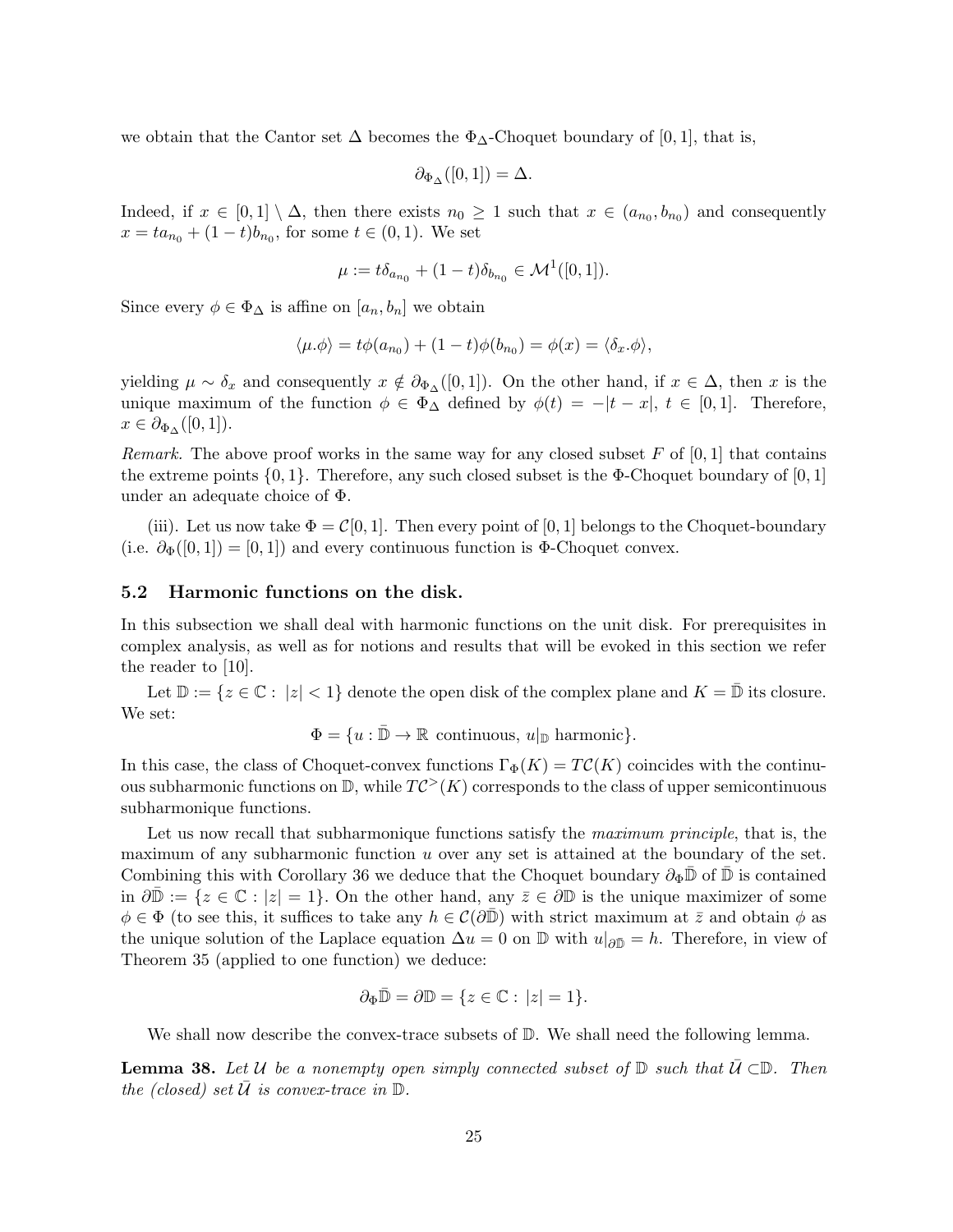Proof. We shall use the characterization of trace-convexity given in Corollary 20. To this end, let  $\bar{x} \in \mathbb{D} \setminus \mathcal{U}$ . We distinguish two cases.

*Case 1.*  $\bar{x} \in \partial \mathbb{D}$ .

In this case, using the same standard argument that we evoked before, we deduce that  $\bar{x}$  is the unique maximizer of some  $\phi \in \Phi$  and consequently  $\sup_{x \in \bar{U}} \phi(x) < \phi(\bar{x})$ .

Case 2.  $\bar{x} \in \mathbb{D} \setminus \bar{U}$ .

In this case, there exists  $r > 0$  such that  $\bar{B}(\bar{x}, r) \subset \mathbb{D}$  and  $\bar{B}(\bar{x}, r) \cap \bar{\mathcal{U}} = \emptyset$ . Then  $\bar{B}(\bar{x}, r) \cup \bar{\mathcal{U}}$ is a compact simply connected subset of  $\mathbb{D}$ . Let  $\mathcal{V}_1, \mathcal{V}_2$  be disjoint open simply connected subsets of  $\mathbb D$  such that  $\overline{B}(\overline{x}, r) \subset \mathcal V_1$  and  $\overline{\mathcal U} \subset \mathcal V_2$ . Then the function

$$
\varphi(z) = \begin{cases} 0, & \text{if } z \in \mathcal{V}_1 \\ 1, & \text{if } z \in \mathcal{V}_2 \end{cases}
$$

is (trivially) holomorphic on  $\mathcal{V}_1 \cup \mathcal{V}_2$ . Applying Runge's approximation theorem we deduce that there exists a complex polynomial  $f(z)$  such that

$$
||f-\varphi||_{\infty} := \sup_{z \in \bar{B}(\bar{x},r) \cup \bar{\mathcal{U}}} |f(z) - \varphi(z)| < \frac{1}{3}.
$$

Taking  $u = \text{Re}(f)$  we deduce easily that  $u \in \Phi$  (harmonic) and  $\rho_{\infty}(u, \varphi) < 1/3$ . It follows that  $\sup_{x \in \bar{\mathcal{U}}} u(x) < 1/3$  and  $u(\bar{x}) > 2/3$ . Therefore (22) holds and  $\bar{\mathcal{U}} \in \mathcal{P}_{TC}(\mathbb{D})$ .  $\Box$ 

We shall now provide a nice description of convex-trace sets of  $\mathbb{D}$ .

**Proposition 39** (convex-trace sets of the complex disk). Let C be a nonempty, compact subset of  $D$  with finitely many connected components. Then

$$
C \in \mathcal{P}_{TC}(X) \iff C \text{ is simply connected}
$$

*Proof.* Let  $C \neq \emptyset$  be compact in  $\mathbb{D}$ . We shall first show that "being simply connected" is a necessary condition for trace-convexity. Indeed, assume towards a contradiction that  $\mathbb{D}\setminus C$  is not path connected and let  $\bar{x} \in \mathbb{D} \setminus C$  be a point that cannot be joined to the boundary  $\partial \mathbb{D}$  via a continuous path lying in  $\mathbb{D}\setminus C$ . Then  $\bar{x}$  is surrounded by a curve lying in C and (22) fails for all  $\phi \in \Phi$  in view of the maximum principle for harmonic functions.

Let us now assume that C is simply connected and let  $\bar{x} \in \mathbb{D} \setminus C$ . Similarly to the proof of Lemma 38 (Case 1) we may assume that  $\bar{x} \in \mathbb{D}$ . Since C is compact and is contained in  $\mathbb{D}$ , there exists  $r > 0$  sufficiently small, such that the r-enlargement  $C_r := C + B(0,r)$  is open, simply connected and its closure  $\overline{C}_r := C + \overline{B}(0,r)$  remains in  $\mathbb{D}$ . Shrinking further r if necessary, we may assume that  $B(\bar{x}, r) \subset \mathbb{D}$  and  $B(\bar{x}, r) \cap C_r = \emptyset$ . Notice that (the open set)  $C_r$  has finitely many components and that each connected component is open and simply connected. We denote by  $\{\mathcal{V}_i\}_{i=1}^k$  the connected components of  $C_r$  and we define  $\varphi: C_r \cup B(\bar{x}, r) \to \mathbb{C}$  by  $\varphi|_{\mathcal{V}_i} \equiv i$ for  $i \in \{1,\ldots,k\}$  and  $\varphi|_{B(\bar{x},r)} \equiv k+1$ . Then  $\varphi$  is trivially a holomorphic functions on  $C_{\varepsilon}$  for any  $\varepsilon \in (0, r)$ . Then by Runge's approximation theorem we deduce the existence of a complex polynomial  $f \in H(\mathbb{D})$  with

$$
||f - \varphi||_{\infty} = \sup_{z \in \bar{B}(\bar{x}, \varepsilon) \cup C_{\varepsilon}} |f(z) - \varphi(z)| < \frac{1}{3}.
$$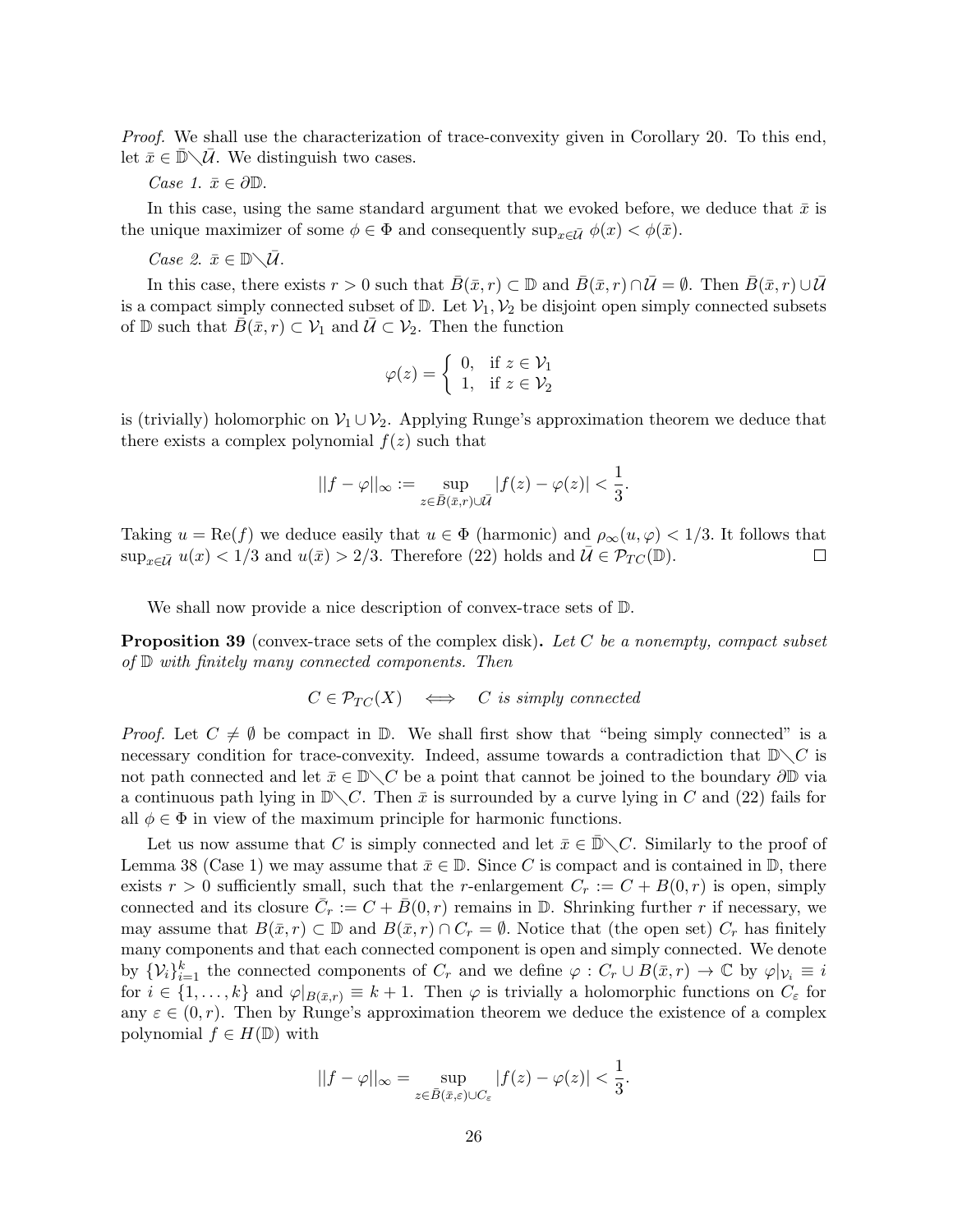Taking  $u = \text{Re}(f) \in \Phi$  we conclude that

$$
\sup_{x \in C} u(x) < k + \frac{1}{3} \quad \text{and} \quad u(\bar{x}) > k + \frac{2}{3}
$$

which yields the result.

### 5.3 Trace-convexity for subsets of N.

Let  $X = N$  be the set of natural numbers, viewed as a completely regular topological space with its discrete topology. Let further  $K = \beta \mathbb{N}$ . Then

$$
C_b(\mathbb{N}) = C(\beta \mathbb{N}) = \ell^{\infty}(\mathbb{N}) = \left\{ y = \{y_n\}_n : \sup_{n \ge 1} |y_n| := ||y||_{\infty} < +\infty \right\}.
$$

Let 1 denote the constant sequence with all coordinates equal to 1, and  $\mathbf{b} = \{b_n\}_n$  with  $b_n = 1/n$ for all  $n \in \mathbb{N}$ . We take

 $\Phi = \text{span}\{\mathbf{1}, \mathbf{b}\}$  (2-dimensional subset of  $\ell^{\infty}(\mathbb{N})$ ).

Then  $\Phi$  obviously contains the constant functions (constant sequences). It also separates points in N since the sequence **b** is injective. Notice that  $\Phi$  can be isometrically identified to  $\mathbb{R}^2$  by identifying  $c = (c_1, c_2)$  to the (bounded) sequence  $\hat{c} = (c_1 + \frac{c_2}{n})_{n \ge 1}$  and by equipping  $\mathbb{R}^2$  with the following norm:

$$
||c||_{\Phi} := ||\widehat{c}||_{\infty} = \max\{|c_1|, |c_1 + c_2|\}.
$$

The positive cone of  $\Phi$  (cone of positive sequences of  $\Phi$ ) corresponds to the cone

$$
\Phi_+ = \left\{ c = (c_1, c_2) \in \mathbb{R}^2 : c_1 \ge 0, c_1 + c_2 \ge 0 \right\} \subset (\mathbb{R}^2, ||.||_{\Phi}),
$$

with polar cone

$$
\Phi_+^* := \left\{ Q = (Q_1, Q_2) \in \mathbb{R}^2 : Q_1 \ge Q_2 \ge 0 \right\} \subset (\mathbb{R}^2, ||.||_{\Phi^*})
$$

where

$$
||Q||_{\Phi^*} = \begin{cases} \max\{|Q_1|, |Q_2|\}, & \text{if } Q_1Q_2 > 0\\ |Q_1| + |Q_2|, & \text{if } Q_1Q_2 < 0. \end{cases}
$$

Then (6) yields:

$$
K(\Phi) = \Phi_+^* \cap \{Q \in \Phi^* : ||Q||_{\Phi^*} = 1\} = \{Q \in \Phi_+^* : \langle Q, \mathbf{1} \rangle = 1\} = \{ (1, 1 + t) : t \in [0, 1] \}.
$$

Thus, Ext  $K(\Phi) = \{(1,0), (1,1)\}\.$  According to (7), the canonical injection  $\delta^{\Phi}: \mathbb{N} \to K(\Phi)$  gives for  $k \in \mathbb{N}$  :

$$
\delta^{\Phi}(k) = \hat{k} \quad \text{with} \quad \hat{k}(\hat{c}) = \hat{c}(k) = c_1 + \frac{c_2}{k} = \left\langle (1, \frac{1}{k}), (c_1, c_2) \right\rangle.
$$

Therefore  $\delta^{\Phi}(\mathbb{N}) = \{(1,1/k) : k \geq 1\} \subset K(\Phi)$  and the  $\Phi$ -Choquet boundary of  $\mathbb{N}$  is  $\partial_{\Phi}\mathbb{N} =$  ${1, \infty}$  where  $\infty \in \beta X$  is the ultrafilter generated by the sets  $A_n = \{k : k \geq n\}$ . It follows directly from Definition 17 that a subset  $A \subset \mathbb{N}$  is trace-convex if and only if it is an *interval* with respect to the order of N, that is, if it is of the form

$$
\{k : n_1 \le k \le n_2\}, \ \{k : k \le n_2\} \quad \text{or } \{k : k \ge n_1\}
$$

27

 $\Box$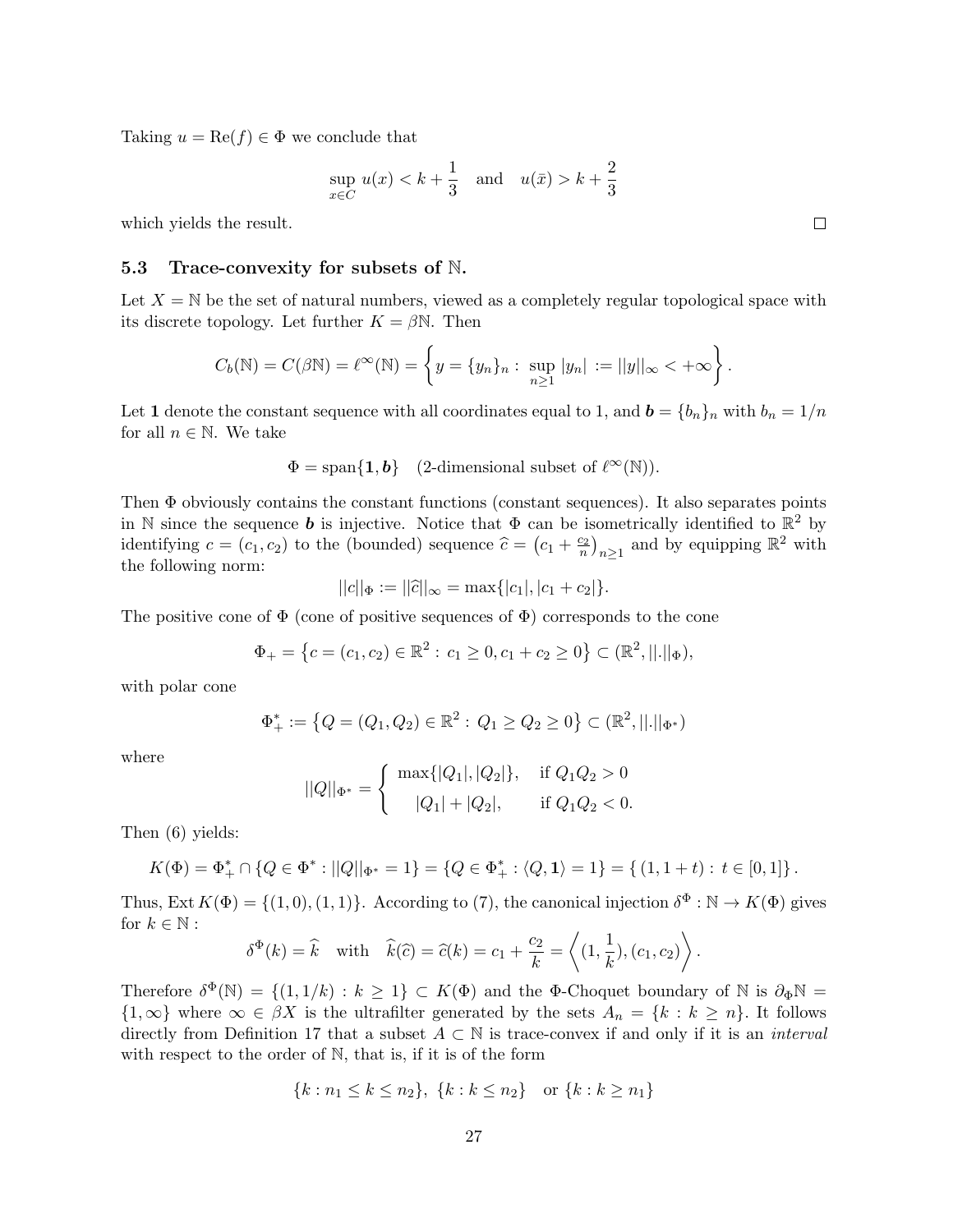for some  $n_1, n_2 \in \mathbb{N}$ . Finally, a function (sequence)  $y = \{y_n\}_{n>1} \in \ell^{\infty}$  is Choquet convex (according to Corollary 13 and Definition 8) if and only if  $y_n = f(1/n)$  for some convex function  $t \mapsto f(t)$  defined on  $[0, 1] \approx K(\Phi)$ .

Let us finally mention that different interesting notions of trace-convexity can be obtained by taking  $\mathbf{b} = (b_n)_n$  to be (injective and) non-monotone (for instance,  $b_n = 1 + (-1)^n/n$ , for all  $n \geq 1$ ) or by completely different choices of  $\Phi$  (of dimension either 2 or more). The interesting reader might see how these choices modify the Choquet boundary of N in relation with the results of Section 4.2.

Acknowledgement. Part of this work has been conducted within the FP2M federation (CNRS FR 2036) and during a research visit of the second author to the SAMM Laboratory of the University Paris Sorbonne-Panthéon (February 2020). This author thanks his hosts for hospitality.

### References

- [1] C. D. Aliprantis, K. C. Border, Infinite dimensional analysis. A hitchhiker's guide (3rd ed.). (Springer, 2006).
- [2] M. Bachir, On the Krein-Milman-Ky Fan theorem for convex compact metrizable sets, *Illinois J. Math.* **62** (2018), 1–24.
- [3] M. BACHIR A non convexe analogue to Fenchel duality, *J. Funct. Anal.* **181** (2001), 300– 312.
- [4] H. Bauer, Minimalstellen von Funktionen und Extremalpunkte II, Arch der Math. 11 (1960), 200–205.
- [5] B. Cascales, J. Orihuela, On Compactness in Locally Convex Spaces, Math. Z. 195 (1987), 365–381.
- [6] G. CHOQUET, P.-A. MEYER, Existence et unicité des representations intégrals dans les convexes compacts quelconques, Ann. Inst. Fourier (Grenoble) 13 (1963), 139–154.
- [7] R. Deville, G. Godefroy, V. Zizler, A smooth variational principle with applications to Hamilton-Jacobi equations in infinite dimensions, J. Funct. Anal.  $111$  (1993), 197–212.
- [8] R. Deville, J. P. Revalski, Porosity of ill-posed problems, Proc. Amer. Math. Soc. 128 (2000), 1117–1124.
- [9] K. Fan, On the Krein-Milman theorem, Proceedings of symposia in pure mathematics, vol.7, Amer. Math. Soc., Providence, RI, 1963, pp. 211–219.
- [10] R. Greene, S. Krantz, Function Theory of One Complex Variable (3rd Ed), Graduate Studies in Mathematics 40, (AMS, 2006).
- [11] M. W. Grossman, Relations of a paper of Ky Fan to a theorem of Krein-Milman type, Math. Z. 90 (1965), 212–214.
- [12] J. Kelley, General Topology, Graduate Texts in Mathematics 27, (Springer, 1955).